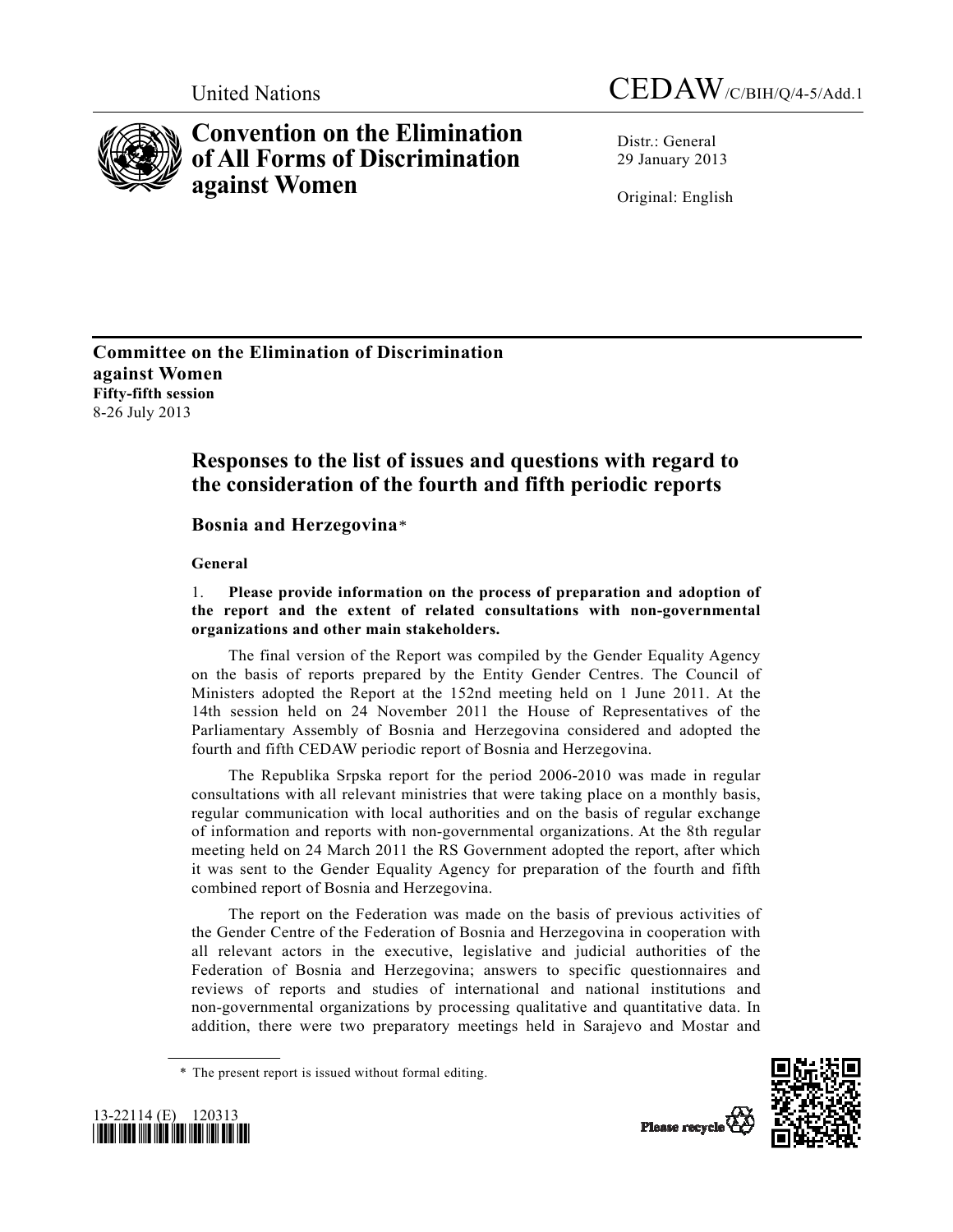attended by representatives of all relevant governmental institutions and representatives of the media and NGOs.

2. **The report contains limited sex-disaggregated data pertaining to all areas covered by the Convention. Please provide information on the status of data collection and analysis in the country in general, and to what extent such data collection takes place, on the basis of sex, age, urban and rural areas and other relevant factors. Please indicate how the State party intends to improve the collection of sex-disaggregated data pertaining to the areas covered by the Convention, as required under article 22 of its Law on Gender Equality, and when the census of the population will be conducted (para. 26).** 

 According to the Agency for Statistics of BiH and entity institutes for statistics, all statistics in which a citizen is the subject are disaggregated by sex and statistics segregated by education and age are produced, too. The Statistics Agency of Bosnia and Herzegovina publishes on an on-going basis "Women and Men in BiH" publication, which contains data from various statistical and other areas disaggregated by gender. The publication consists of the following chapters: population and vital statistics, education, employment, social security, living conditions, political power, election results and judiciary. When it comes to businesses, wherever possible, care is taken to include questions about sex, age and educational background. In addition, the Agency for Statistics of BiH and entity institutes for statistics conduct extensive researches (the Household Survey and the Labour Force Survey) to collect the data. The statistical programmes in Bosnia and Herzegovina are consistent with the programmes of EUROSTAT statistical surveys. Statistical activities important for human rights and gender equality are developed in this way, too.

 Census is planned to be carried out in the period 1-15 April 2013 in Bosnia and Herzegovina, as provided for in Article 3 of the Law on 2013 Census of Population and Households in Bosnia and Herzegovina.

3. **Given that the Convention is directly applicable in the State party, please provide information on cases in which it has been invoked or referred to by domestic courts, in addition to the outcomes of such cases. Please also provide information on the number of complaints of discrimination against women that have been brought before the domestic courts and before the Institution of Human Rights Ombudsmen of Bosnia and Herzegovina, in addition to the grounds invoked and the outcomes of those cases, since the entry into force of the Law on Prohibition of Discrimination (para. 46).**

 There are no official figures on the number of discrimination cases before national courts. No rules of collecting information on the number of discrimination cases have been enacted yet. Some progress has been made in the collection of data on all criminal cases and the gender-disaggregated information about particular crimes with elements of sexual violence are available.

 According to the information available, the Constitutional Court has found in its decision Article 35 of the Law on Salaries and Allowances Paid in BiH Institutions to be discriminatory and contrary to Article II/4 of the Constitution. The Constitutional Court has invoked CEDAW and the Law on Gender Equality in the case.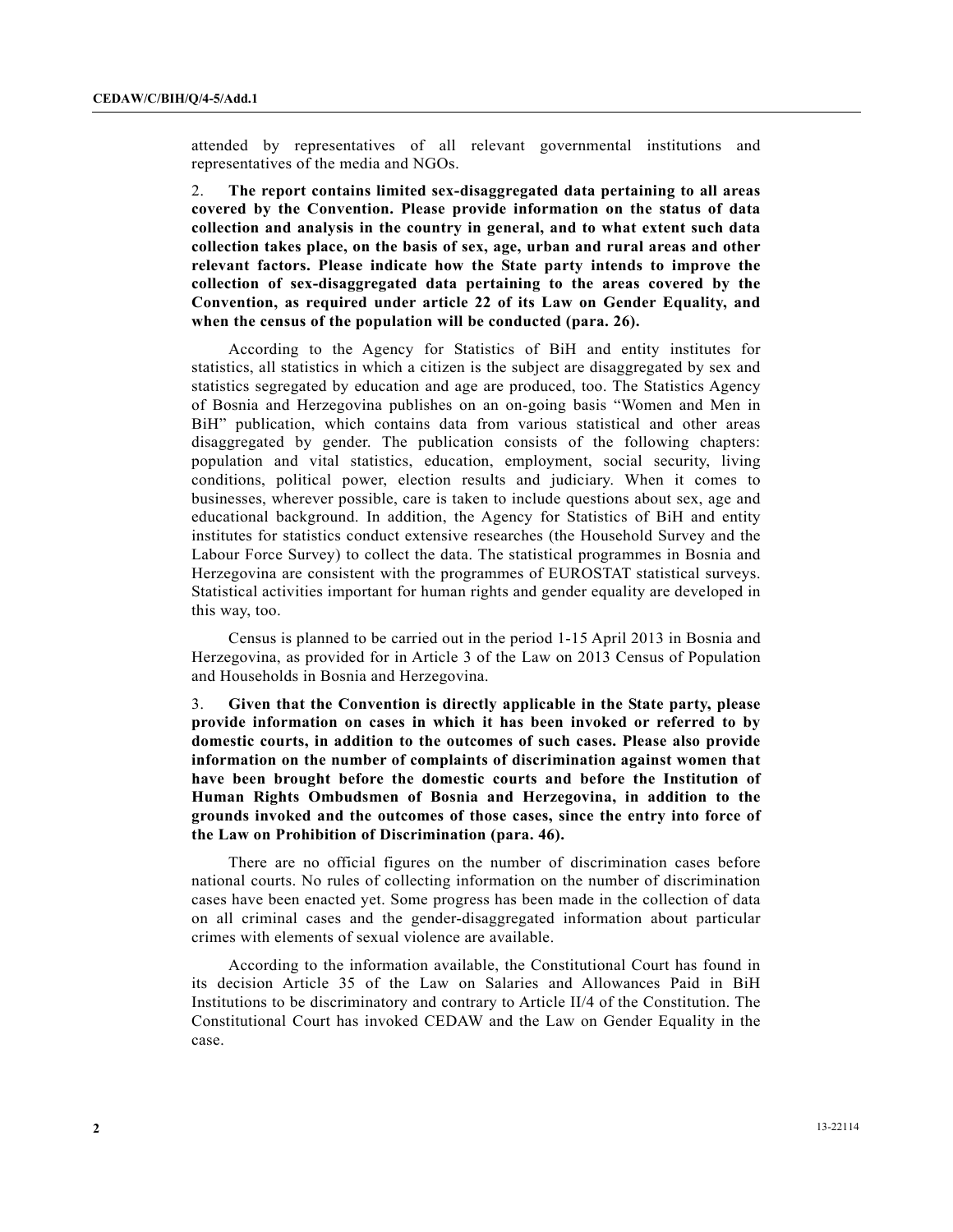In the period 2006-2010 a total of 31 cases involving violations of equality of citizens were prosecuted. According to data from the courts, in the reporting period, 10 cases were prosecuted for crimes under the Law on Gender Equality of BiH (sexual harassment and gender-based violence and sexual harassment).

 In January 2009, prior to the enactment of the Anti-Discrimination Law, the BiH Ombudsmen reached a decision on the establishment of the Department for the Elimination of All Forms of Discrimination. In 2011, the Ombudsman for Human Rights received a total of 191 discrimination cases of which 5 ones involved genderbased discrimination and one case involved gender-based harassment. The Ombudsmen report that complaints of gender-based discrimination mostly involved sexual harassment and gender-based violence, particularly in terms of insufficient protection of victims.

#### **Women in post-conflict situations**

4. **Please indicate what steps have been taken by the State party to amend the definition of rape and other forms of sexual violence as war crimes and crimes against humanity, in order to bring it in line with international jurisprudence, as recommended by the Committee against Torture in its concluding observations (CAT/C/BIH/CO/2-5, para. 9). Please provide updated information on the implementation of the National Strategy for War Crimes Processing, on the prosecution of war crimes perpetrated against women, in particular sexual violence, and on protective measures for victims and witnesses. Please indicate whether any evaluation mechanisms have been established to assess and measure the impact of the action plan for the implementation of Security Council resolution 1325 (2000), adopted in July 2010 (p. 10), and describe the specific activities developed to date through its implementation, in particular with regard to measures taken to ensure women's full participation in the political process and to provide assistance and compensation to women victims of war. Please provide information on the status of the National Strategy for Transitional Justice (para. 303) and updated information on reparations programmes for women victims of enforced or involuntary disappearances.**

 The Criminal Code of BiH, which applies to the prosecution of war crimes before the Court of BiH, has two articles defining rape as a war crime against humanity (Article 172) and as a war crime against civilians (Article 173). Although the definitions in the Criminal Code of Bosnia and Herzegovina have not been amended yet in accordance with recommendations of the Committee against Torture, the Court has defined the element of force or and expended threat of force in its jurisprudence. In the first case involving sexual violence, the Court of BiH has defined rape and sexual crimes in a way that it added "coercion" and "without consent of the victim" elements as an element of commission in the concept of "force or threat of immediate attack".

 It is important to emphasize, however, that this interpretation applies only to the case law of the Court of BiH, while there is no information about case law of the appropriate courts in BiH Entities and Brčko District. Since 1 March 2003 war crimes cases have been under exclusive jurisdiction of the Court of BiH. Since the 2003 criminal justice reform the matter of war crimes has been regulated exclusively in the Criminal Code of Bosnia and Herzegovina while entity criminal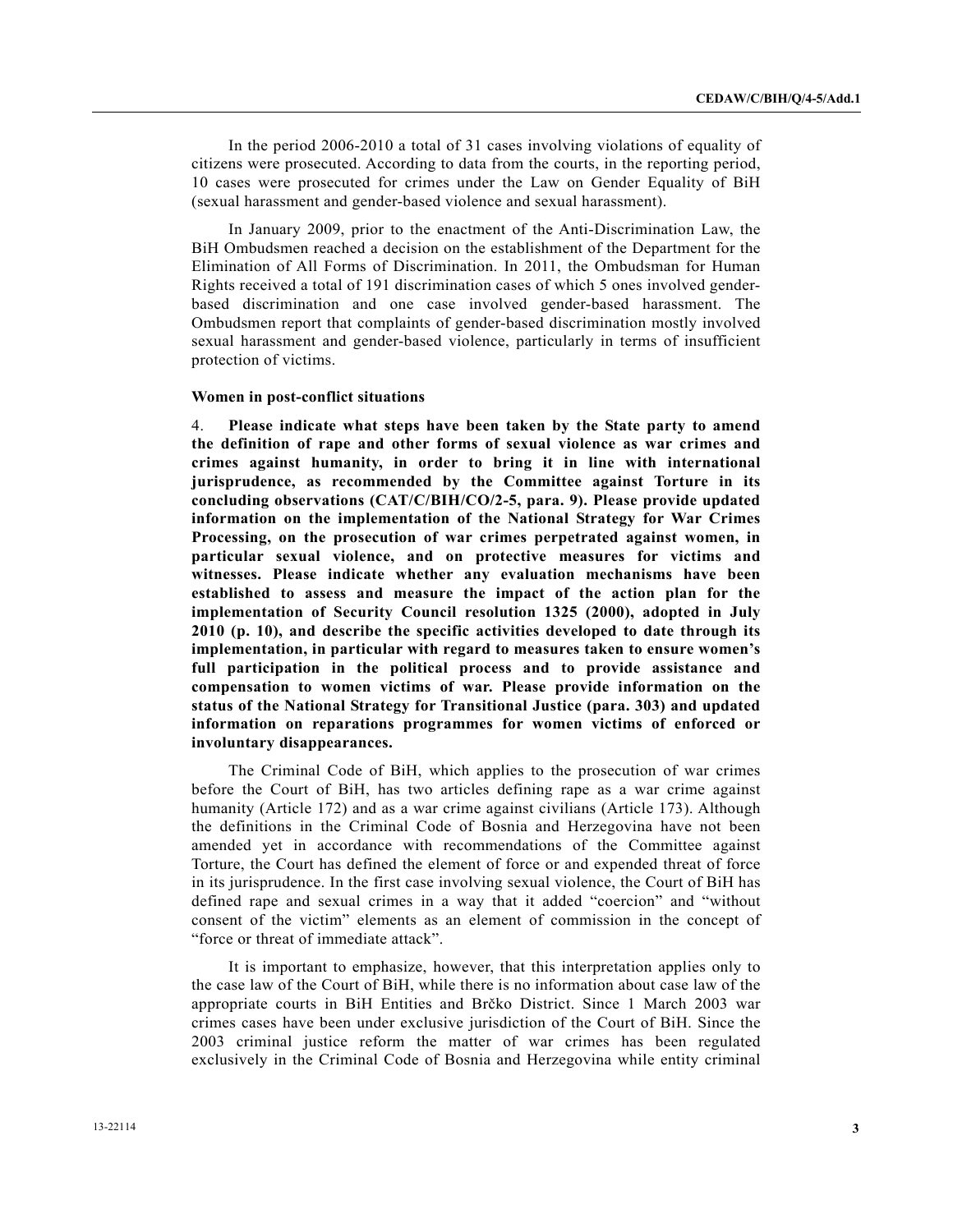laws and criminal law of Brčko District do not contain provisions dealing with this group of criminal offences.

 However, at the time of the entry into force of the 2003 criminal laws, a large number of cases (estimated at 1070) had already been filed with the Prosecutor's Offices or had been already pending before courts in the Entities. According to Article 449 of the Criminal Procedure Code of BiH these cases shall be finalized by these courts if the indictment in these cases has been confirmed/has taken legal effects.

 There is a possibility of application of the SFRY Criminal Code in these cases since the SFRY CC was taken over as criminal laws of the then Republic of Bosnia and Herzegovina, Republika Srpska and later the Federation. Although these laws define rape as a war crime, there is no data available that these definitions are not fully consistent with the definition that was developed in jurisprudence of the Court of BiH.

 In order to identify systemic remedies to the deficiencies noted, in September 2007, the Ministry of Justice, in cooperation with the Court of BiH, the Prosecutor's Office of BiH and HJPC established a working group to design a national strategy for prosecution of war crimes cases and disposition of issues related to war crimes.

 Data on the number of prosecutions of war crimes of sexual violence against women is not statistically processed separately from other war crimes cases. Aggregate data on the number of prosecuted cases of war crimes of sexual violence against women is difficult to obtain because these crimes are mostly committed in conjunction with other war crimes. According to information obtained through an analysis of judgments posted on the web site of the Court of BiH in the period until 2011 a total of 75 cases was closed with final verdicts, of which 29 or 38.6 per cent verdicts were rendered for war crimes including acts of sexual violence against women. Still, however, the problem is that the data on the number of cases of sexual violence against women prosecuted at lower levels of administrative units is not collected or published.

 In BiH the protection and support of witnesses/victims is governed by laws at the state and entity levels. At the state level the legal framework governing the protection of witnesses are: the Criminal Code, the Criminal Procedure Code, the Law on Protection of Witnesses under Threat and Vulnerable Witnesses and the Law on Witness Protection Program of BiH.

 The National Strategy for War Crimes Prosecution contains recommendations for strengthening support of witnesses in proceedings before district and cantonal courts and prosecutor's offices. The Strategy envisages measures to improve the protection and support of witnesses, as well as long-term projections and a financial framework for the implementation of witness protection measures.

 The Law on Protection of Witnesses under Threat and Vulnerable Witnesses provides for physical and procedural measures to ensure protection of witnesses under threat, sensitive (traumatized) witnesses and protected witnesses in criminal proceedings conducted by the Court of BiH or the Chief Prosecutor of BiH for crimes under jurisdiction of the Court of BiH.

 The Law on Witness Protection Program, which has been adopted and is implemented at the state level, provides for operational, tactical and technical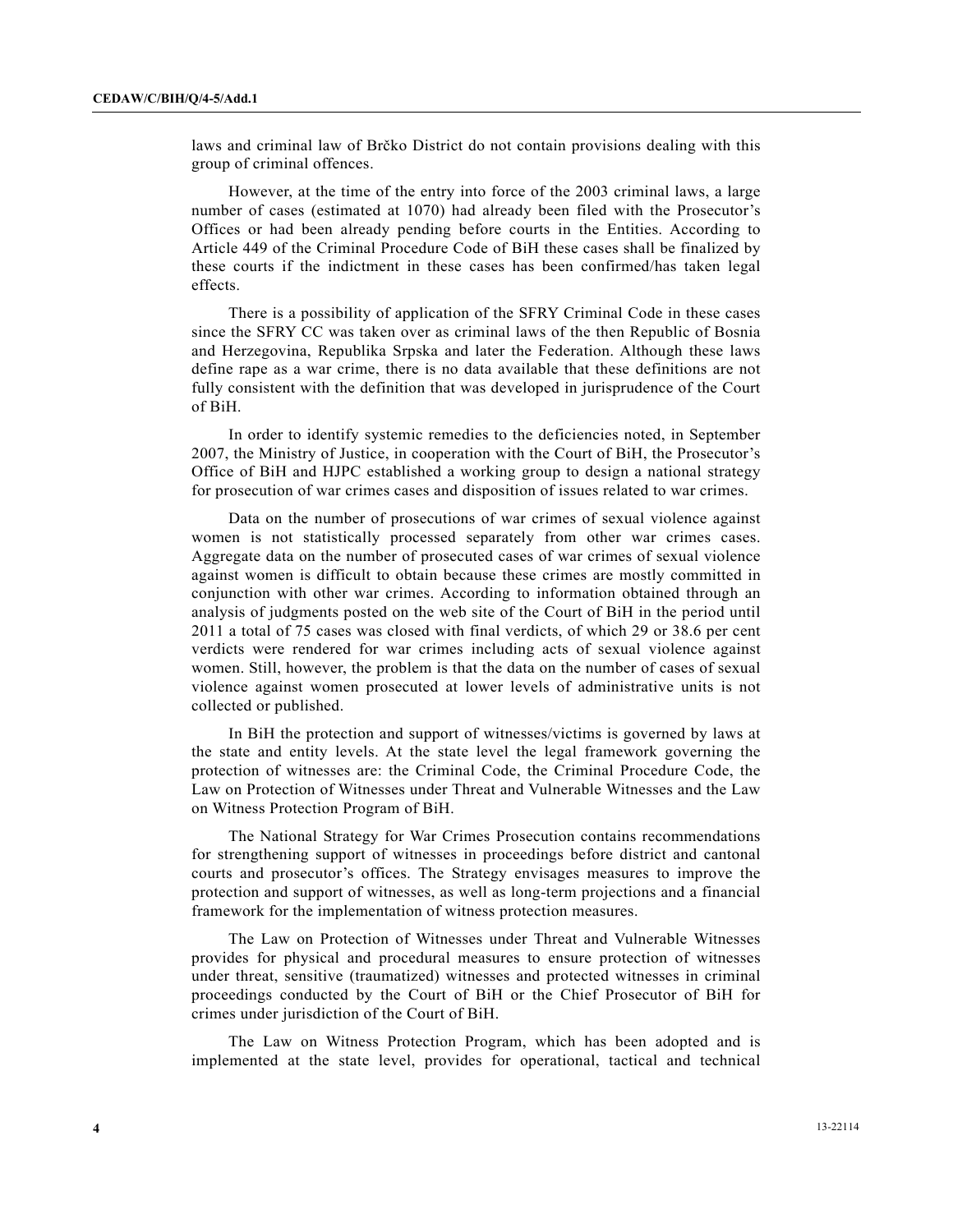measures and actions to ensure the physical protection and bodily integrity of witnesses who face a threat to life, health or freedom. The Law prescribes procedures in the witness protection program and what kind of care and support can be given to a witness. Witness support means psychological, social and technical assistance, after confirmation of the indictment, during and after testimony, especially witnesses in war crimes cases.

 Witness support in the Court of BiH and the Prosecutor's Office of BiH is provided by the Witness Support Departments. They ensure that all witnesses appear before the Court, that the witnesses testifying are advised about their rights before coming to court and, by psychological support, they help reduce anxiety and discomfort caused by taking the stand to a minimum and that the testimony leaves no consequences on the mental health of the witness, especially because the Court of BiH prosecutes a great number of war crimes cases and because it is a majority of protected witnesses in BiH that appear before court just in war crimes cases.

 With the support by UN Development Agency, Witness Support Departments have been established in the Cantonal Court and Prosecutor's Office of Sarajevo, the District Court and Prosecutor's Office of Banja Luka and the District Court and Prosecutor's Office of East Sarajevo. There is no information if and how support to witnesses and victims is provided in other courts in BiH.

 The implementation of the Action Plan is monitored by the Coordinating Committee for Monitoring the Implementation of the Action Plan for the Implementation of UNSCR 1325 in Bosnia and Herzegovina. The Coordinating Committee was established by the Council of Ministers of Bosnia and Herzegovina at the 154th meeting of the Council of Ministers of Bosnia and Herzegovina, held on 29 June 2011. The Coordinating Committee consists of twenty members, who were appointed for the duration of the Action Plan, March 2010-December 2013.

 The members of the Coordination Committee are representatives of institutions that are responsible for the implementation of the Action Plan and they coordinate the implementation of activities within their respective institution. On the basis of a report on the implementation of activities that is contributed by each relevant institution, the Coordinating Committee put together a report on the implementation of Action Plan for the Implementation of UN Resolution 1325 "Women, Peace and Security in BiH". These reports are submitted to the Council of Ministers for approval after which the reports are submitted to the Parliamentary Assembly for consideration.

 One of objectives under the Action Plan for the Implementation of United Nations Resolution 1325 (2010-2013) is "Improving support and assistance networks to women and girls who were victims during the conflict" with defined activities, responsible institutions, deadlines and indicators for monitoring. The FIGAP-funded "Women Victims of War" project, which aims at identifying health needs of women victims of war, which was implemented in 2011 and 2012, while in late 2012 a project relating to training in communication skills and psychological empowerment of sexually abused women in the war to be able to socially function in the community was approved.

 With the aim of improving the overall situation of women victims of rape the Ministry for Human Rights and Refugees, in cooperation with representatives of the institutions of BiH, its entities, cantons, Brčko District and NGOs, is finalizing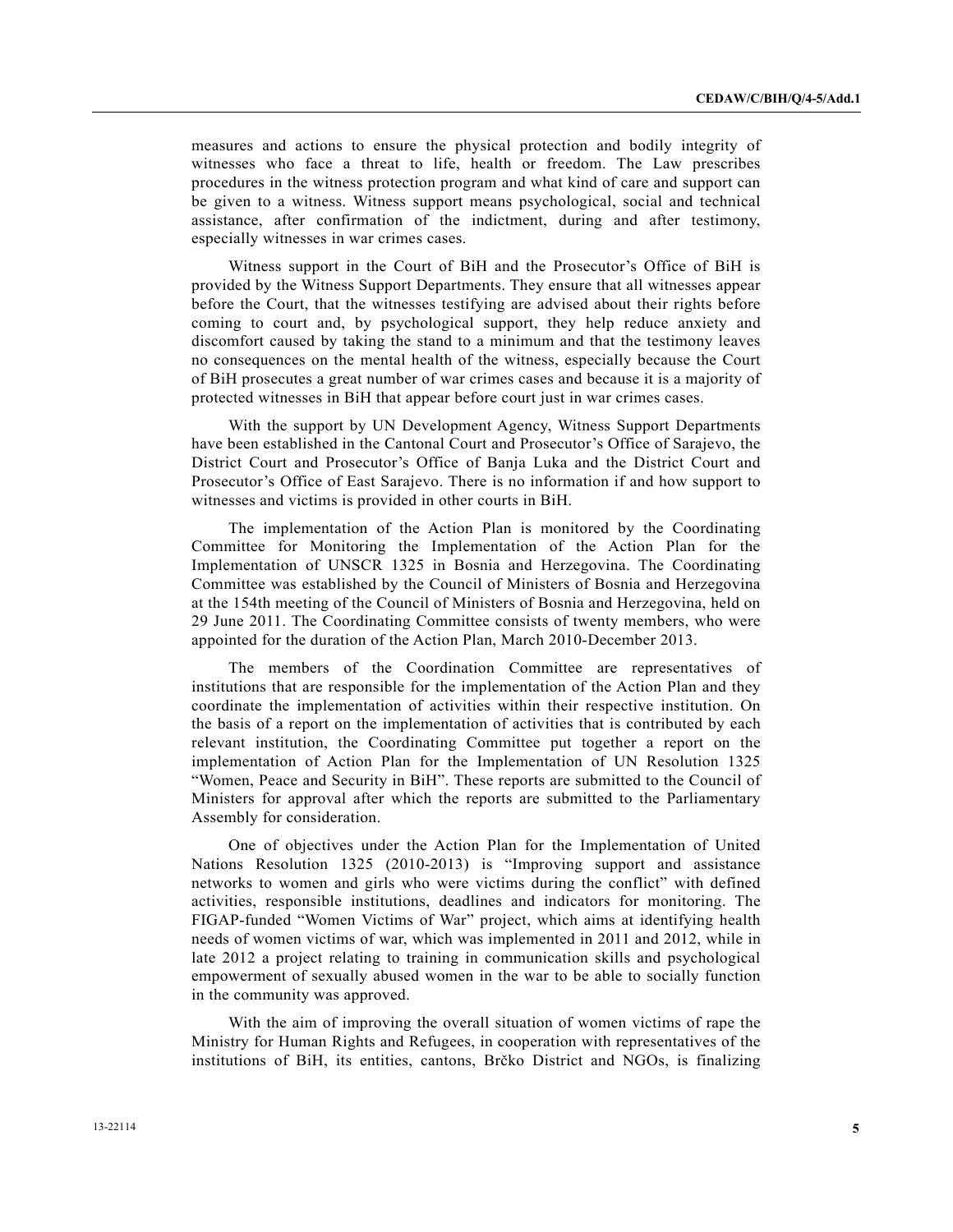drafting of the document "Program for victims of rape, sexual abuse and torture in BiH 2013-2016", which will seek to improve the position of all the victims. One of the program goals within this Program emphasizes the obligation of the state to provide access to programs for victims of war reparations and the need to provide legal and psychological support to victims and/or witnesses in court proceedings and after them. The draft Strategy of transitional justice was prepared and is currently in the in the process of obtaining the opinions of all levels of government, which is a prerequisite for the adoption by the Council of Ministers.

#### **Constitutional and legal framework**

5. **Please provide information on the status of the harmonization process undertaken to bring all State and entity laws and other relevant regulations into conformity with the provisions of the Law on Gender Equality, as recommended by the Committee in its previous concluding observations (CEDAW/C/BIH/CO/3, para. 16). Please indicate the current status of the proposed amendments to the rules of procedure of the Council of Ministers initiated by the Gender Equality Agency to enable it to provide its opinion on legal documents before they are adopted by the Council (para. 17). While it is indicated in the report only that a law on free legal aid was adopted in Republika Srpska (para. 43), information before the Committee mentions that a draft law on legal aid was submitted to the Council of Ministers in April 2012. Please provide information on the status of this draft law, elaborate on its content and provide a timeline for its adoption.**

 A progress in the institutionalization of gender equality standards in the legal framework of Bosnia and Herzegovina is obvious and today a great number of systemic laws contain standards that prohibit discrimination and gender-based violence. This progress means that gender equality standards have been introduced in legislative processes, including policies and strategies designing, as well as in the planning and measure designing in various areas. This primarily includes: adoption of policies and strategies which include the principles of gender equality, keeping sex-disaggregated statistics, use of affirmative action and the like. The harmonization of regulations on labour, health and social care as well as the laws that are harmonized in order to provide protection to victims of sexual violence, including domestic violence are considered a notable progress.

 At the 169th meeting held on 21 December 2011 the Council of Ministers of Bosnia and Herzegovina issued a special conclusion that the institutions proposing laws and regulations had to obtain such opinions before submitting them to the Council of Ministers for consideration. Again in March 2012 the Gender Equality Agency initiated amending of the Rules of Procedure of the Council of Ministers so that all legal documents, proposed for adoption by the Council of Ministers, would be sent to the Agency of Gender Equality to give its opinion. However, the proposal has not been considered by the Council of Ministers yet. A manual for the harmonization of laws with the Law on Gender Equality of BiH, which was promoted and distributed to relevant institutions, was prepared and it presents the approach to be taken to legislative alignment with the Law on Gender Equality. In 2012 opinions were requested for 5 laws.

 Thanks to its collaboration with the Commission for Gender Equality of the House of Representatives of the Parliamentary Assembly of Bosnia and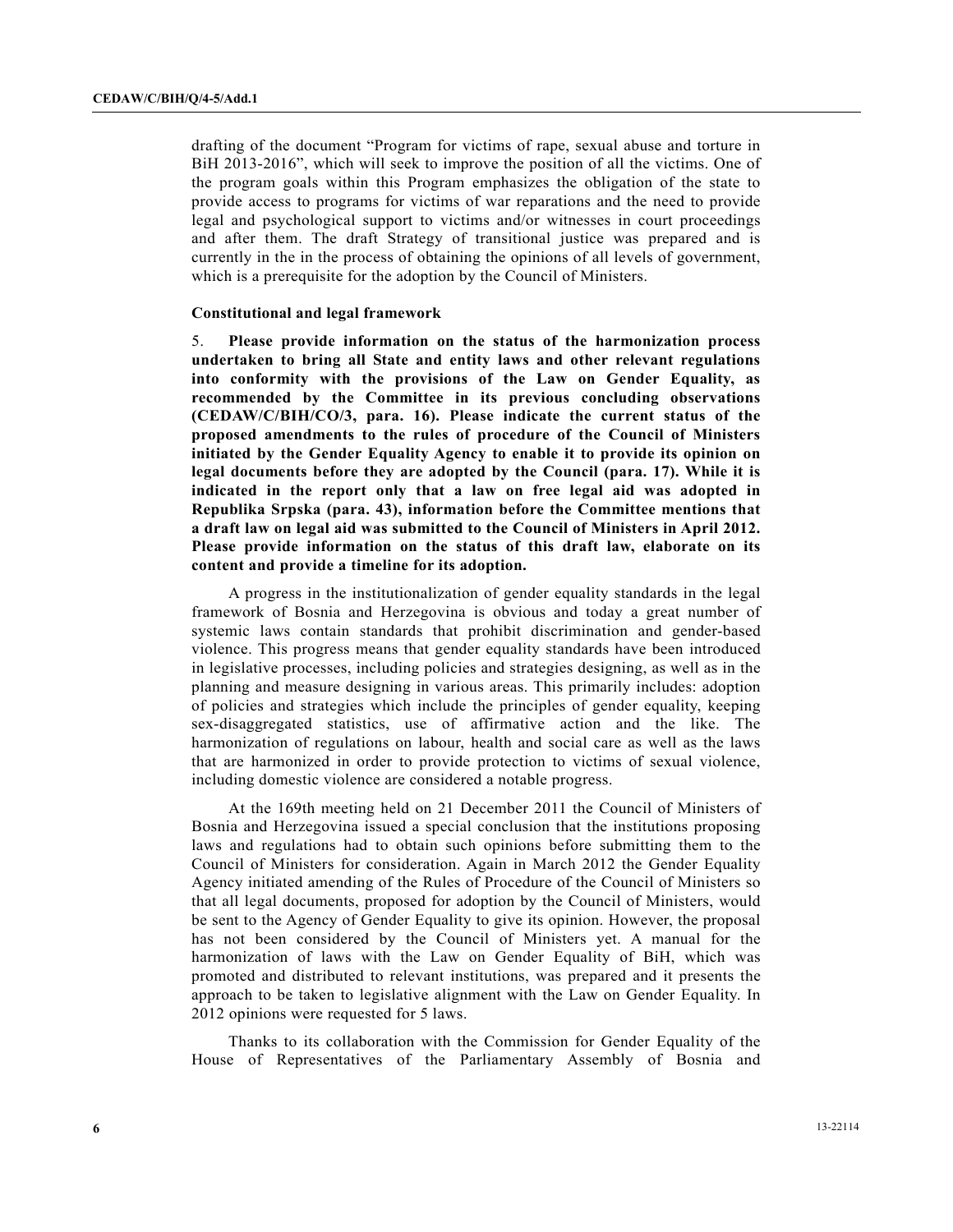Herzegovina, the Gender Equality Agency of Bosnia and Herzegovina proposed amendments to legal texts that were before Parliament or initiated amending of laws in cooperation with the Commission.

 The Rules of Procedure of the RS Government requires authorities to deliver to the RS Gender Centre legal documents before submitting them to the Government for consideration. So, in accordance with the 2011 activity program, this Gender Centre gave a total of 63 opinions (of 42 laws, 2 strategies, 2 by-laws and 17 enactments of local authorities) of compliance with the Law on Gender Equality. In 52 cases the opinions were completely accepted, in 2 cases the opinions were partly accepted, while in 9 cases the proponent did not accept proposals and suggestions for compliance.

 The Federation of Bosnia and Herzegovina has committed in its "Policies and Basic Strategies of the Government of the Federation of Bosnia and Herzegovina in the 2007-2010 Term of Office" to consistently implement the Law on Gender Equality in Bosnia and Herzegovina. In 2011 the Gender Centre of the Federation gave 35 opinions and suggestions on legislation, strategies and development policies in various areas of social life in order to make them compliant with the Law on Gender Equality. Of those opinions 11 ones and 24 ones were given to the proponents and the Parliamentary Committees for Gender Equality of the Federation, respectively. Given the above-mentioned activities, improvements are evident in institutions that harmonize their legislation with the Law on Gender Equality. The FBiH Gender Centre gave 25 opinions of action plans that were adopted by municipal councils and mayors finding them to be in line with Article 14 of the Law on Gender Equality.

 The Draft Law on Legal Aid has been introduced into the BiH Parliamentary Assembly on 23 July 2012. This Law regulates the issues of effective and equal access to justice in order to ensure the rule of law and equality of citizens before the court, administrative authorities and other authorities before which individual rights, obligations and interests are exercised/protected. The Draft Law has a general provision prohibiting discrimination of beneficiaries of legal aid on any grounds. It is particularly important that victims of domestic violence or sexual violence are defined as beneficiaries of legal aid.

#### **National mechanism for women's status improvement**

6. **Please provide information on the human and financial resources of the Gender Equality Agency and the entity gender centres, which are central authorities for the advancement of women. Please explain which measures have been put in place to strengthen coordination between the Gender Equality Agency, the ministries and the Council of Ministers. Please also indicate which measures have been taken to ensure continued coordination between the Gender Equality Agency, the gender centres and the gender equality committees established in the legislature at the State, entity, cantonal and municipal levels. Please also provide information on the main achievements and challenges in the implementation of the Gender Action Plan of Bosnia and Herzegovina to date.**

 By nature of their mandate the Agency and Gender Centres have responsibility to take necessary actions in all areas, so it is important to stress that they have financial and human resources constraints. The lack of human resources is still a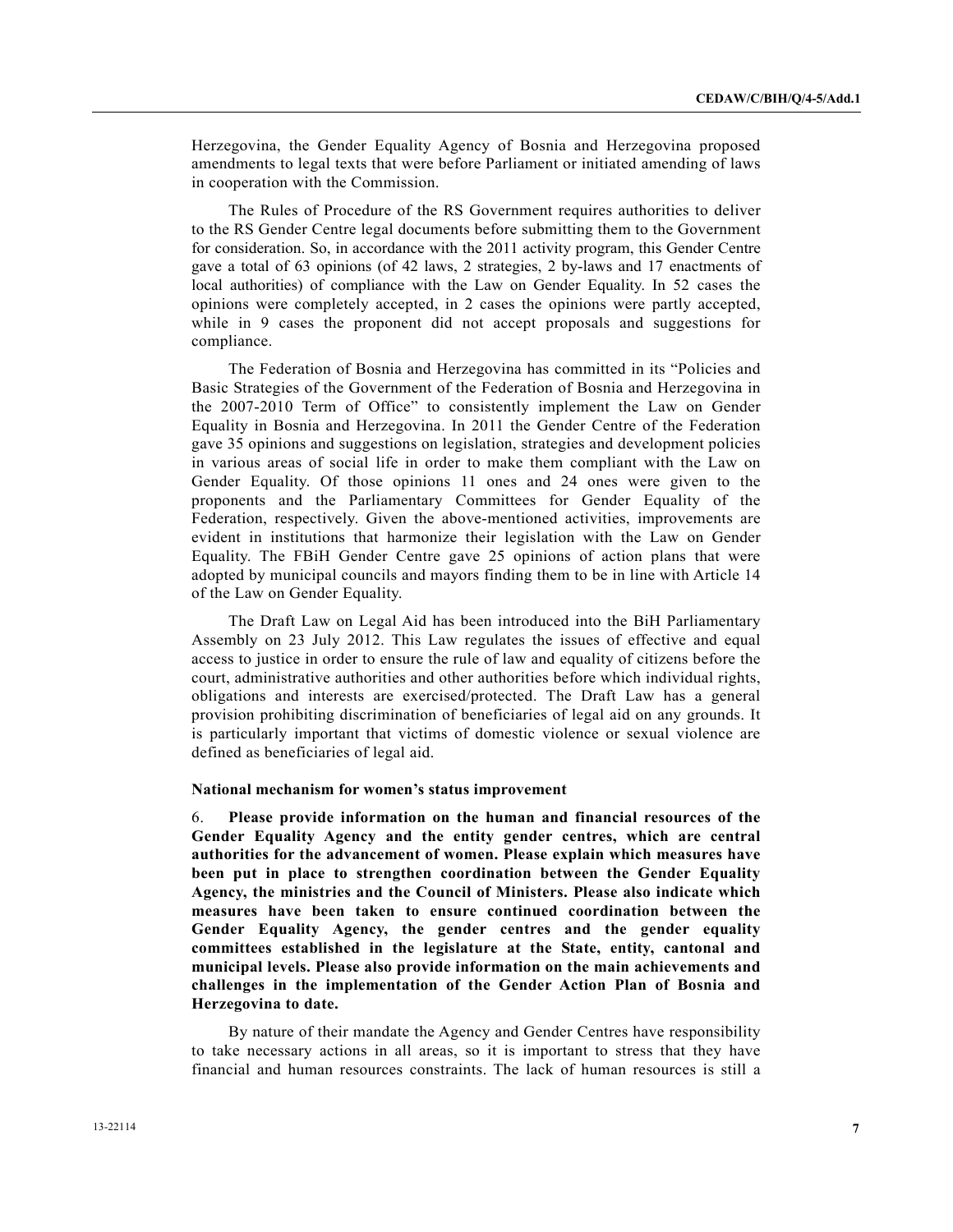major obstacle, which is a major problem for the implementation of the Law on Gender Equality of BiH and BiH Gender Action Plan.

 Funds for operating costs (staff costs, rental of premises and utility costs) of the Gender Equality Agency are appropriated in the budget of the Ministry of Human Rights and Refugees. Funds for the implementation of the Agency's activities were not appropriated in the 2011 and 2012 budgets. Budgets of Entity Gender Centres amount to around BAM 400,000 each and three fourths are spent on operating costs of Gender Centres.

 The valid Rulebook on the Internal Structure of the Gender Equality Agency of Bosnia and Herzegovina provides for one position of director, three positions of civil servants and two positions of employees with secondary school. The Agency has recruited two civil servants and two employees with secondary school. Three officers are hired under special service agreements for jobs that correspond to positions of civil servants by the level of complexity of tasks.

 The new draft Rulebook on the Internal Structure provides for an increase of positions by one civil servant. Although the number of staff members in Gender Centres is higher than in the Gender Equality Agency the positions provided for in the Rulebook have not been filled yet, which is still a major problem for the implementation of the Law on Gender Equality of BiH and the BiH Gender Action Plan.

 The Gender Equality Agency, the Gender Centre of the Federation of Bosnia and Herzegovina and the Gender Centre of the Republika Srpska have continuous and very successful cooperation. They are coordinated through regular meetings and activities of the Coordinating Board of Gender Institutional Mechanisms made up of directors of the BiH Agency and Entity Gender Centres. This cooperation has been significantly strengthened by joint implementation of FIGAP. Cooperation and joint planning contribute to smooth implementation of programme and strategic activities and coordinated monitoring and reporting. Strengthening cooperation and capacity building is a continuous process that includes improvement of expertise of both the gender institutions and other institutions at all levels of governance, with the aim of further developing and implementing the systems, mechanisms and tools for gender analysis, assessing the impact of gender equality and gender-responsive budgeting. In addition, in accordance with individual sectoral strategies in the field of gender equality, bodies have been established to monitor the implementation of these documents. The Agency and Gender Centres usually manage and coordinate the work of these bodies.

 In order to enhance cooperation with institutions the Gender Equality Agency of BiH and Entity Gender Centres have organized a number of courses of training for gender focal points in ministries at all levels of governance. It is particularly important to emphasize cooperation of the Agency and Gender Centres with state and entity parliamentary Gender Commissions through regular joint planning and implementation of various activities (drafting laws, strategies, conducting courses of training or organizing joint thematic sessions, public consultations and promotional activities). These activities have resulted in the adoption of specific conclusions and recommendations, which has given parliamentary support to the work of gender institutional mechanisms, and in the adoption and implementation of sectoral strategies and action plans.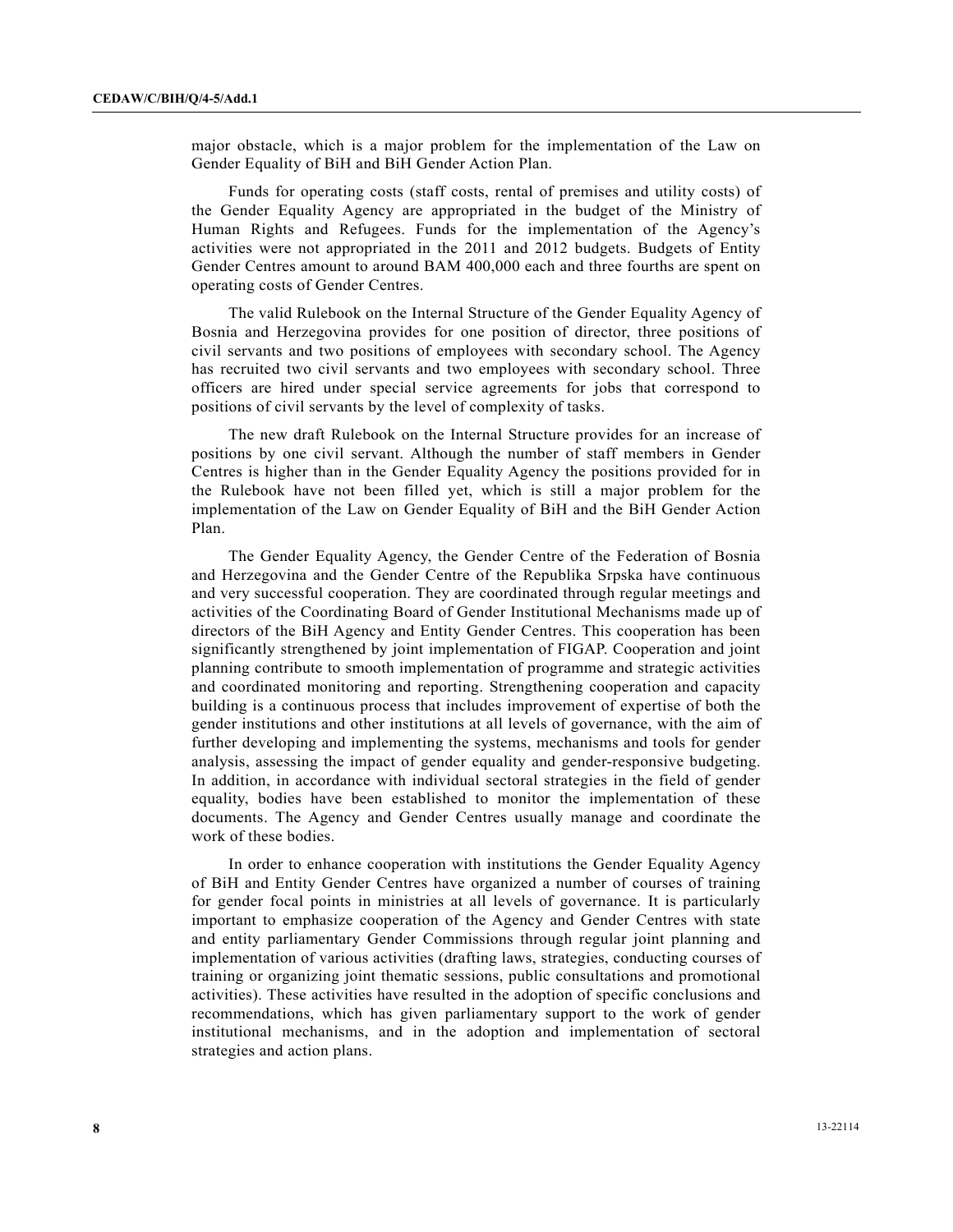Some municipal gender commissions were very active in the development of municipal gender action plans, implementing number of activities in the field of gender equality. However, a major problem in their work was personnel shifting and shuffling after local elections, which are held every four years. Therefore, it is necessary to further strengthen the capacity of municipal and cantonal commissions so they can carry out their activities as mandated.

 Every year Gender Centres carry out programmes of training and capacity building of municipal/cantonal commissions. While this process is going very slowly, it can be concluded that in some municipalities there are good and functional models of work and that the number of municipalities that have developed local plans to improve gender standards, including in budgets, have been increasing. What is especially encouraging is that the adopted local plans become sustainable in the long run because this method provides an institutional response to the issue of gender equality.

 The main contribution of the 2006 -2011 Gender Action Plan (GAP) was the introduction of a strategic approach to the implementation of activities in the field of gender equality with the aim of introducing the principle of gender equality in the work of relevant governmental institutions. Existing mechanisms for gender equality in the executive and legislative branches were strengthened and new ones were set up while a network of contact persons in different institutions was expanded.

 Objectives of the BiH Gender Action Plan provide a framework for development of activities of gender institutional mechanisms in BiH, which contributed to the introduction of strategic and coordinated approach to the implementation of activities in the field of gender equality. In addition, in order to carry out activities in those areas, specific action plans and strategies were adopted. They are primarily strategies and action plans in the area of domestic violence, the Action Plan for the Implementation of UN Resolution 1325 on "Women, Peace and Security" in Bosnia and Herzegovina, action plans in the field of gender-responsive budgeting and implementation of activities to introduce gender equality in other strategic documents adopted by governments at various levels of governance.

 GAP was a very ambitious document which included 15 sections. In addition, GAP identified the gender institutional mechanisms as main stakeholders in the first place and then the relevant ministries and other governmental bodies at all levels of governance. Therefore, it can be concluded that this led to a lack of understanding of the responsibility on the part of competent ministries. Therefore, it were just gender institutional mechanisms that were initiators and promoters of activities while institutions as the main authorities responsible for the activities did not have a sense of responsibility. The FIGAP program with four goals introduced a clear division of roles and responsibilities. Institutional partners have become initiators and implementers of activities aimed at introducing standards for gender equality within their competences. In this sense the FIGAP program represents an innovative mechanism for the implementation of activities in BiH and the region and this approach has been recognized and accepted in formulation of the new BiH Gender Action Plan for the period 2013-2017.

 With the aim of improving coordination of the implementation and monitoring of the implementation of the Gender Action Plan of Bosnia and Herzegovina in 2013, a Steering Committee will be established to coordinate and monitor the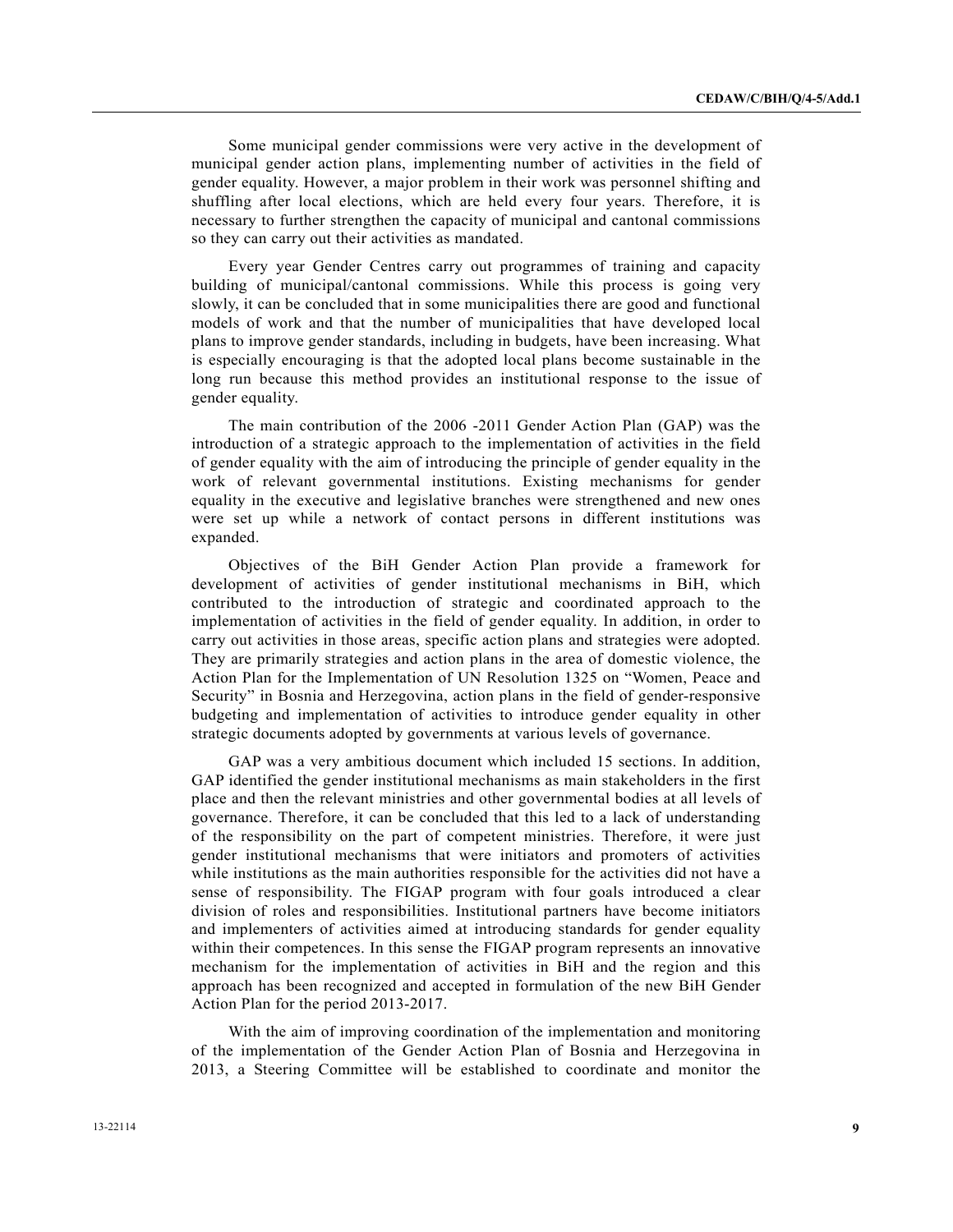implementation of the BiH Gender Action Plan and to be made up of Directors of the Gender Equality Agency, Gender Centre of RS and FBiH Gender Centre. The Steering Committee will be responsible for the adoption of guidelines for the preparation of annual operating plans, approval of the annual operating plans and reporting to the Council of Ministers and the Parliamentary Assembly. In addition, coordination committees will be established by the Council of Ministers, the Government of the Federation and the RS Government and will be responsible for the development and adoption of annual operating plans and for reporting to the Coordinating Committee of BIH GAP.

7. **Furthermore, in the light of its mandate under article 26 of the Law on Gender Equality, which includes the conduct of investigations regarding alleged violations of that law, please provide information on the number of complaints received by the Gender Equality Agency, the number of investigations carried out and their outcomes.** 

 The Gender Equality Agency of BiH and Gender Centres examine violations of the Law on Gender Equality in Bosnia and Herzegovina at the request of individuals, citizens' groups or on their own initiative. In this regard, the Uniform Rules for Receiving and Processing Requests, Complaints and Petitions have been adopted. After completing the examination procedure, recommendations for action to address the causes of violations of the Law are issued. The recommendations invoke international commitments of BiH in the field of gender equality (especially CEDAW) and articles related to gender equality in BiH and propose measures to eliminate violations of the Law on Gender Equality. The measures mainly include proposals for amendments to the Law, ending of violations of the provisions of the Law/adherence to the Law and adoption of interim measures. These recommendations, although not legally binding, have an effect on the protection of rights and also educational, preventive and awareness raising effect.

 In 2011 the Gender Equality Agency of BiH and Entity Gender Centres received a total of 27 applications and in 2012 they received 35 applications for examination of violations of the Law on Gender Equality in BiH and they took all necessary actions under the Uniform Rules. The submitted applications were related to: labour and family relationships, domestic violence and sex-based violence, trafficking in persons, discrimination in the provision of health and social care and in public life and sport, and discrimination in the language.

 The new Uniform Rules for Receiving and Processing Applications for Examination of Violations of the Law on Gender Equality in Bosnia and Herzegovina ("Official Gazette of Bosnia and Herzegovina" No. 72/12) took effect in 2012 and they will be applied in cases examined in 2013.

#### **Temporary special measures**

8. **In the light of the State party's comprehensive legal framework providing for the adoption and implementation of temporary special measures (paras. 51-53), namely articles 8 and 24 of the Law on Gender Equality and article 5 of the Law on Prohibition of Discrimination, please indicate whether the State party has adopted such measures to accelerate the realization of women's substantive equality with men and provide examples thereof.**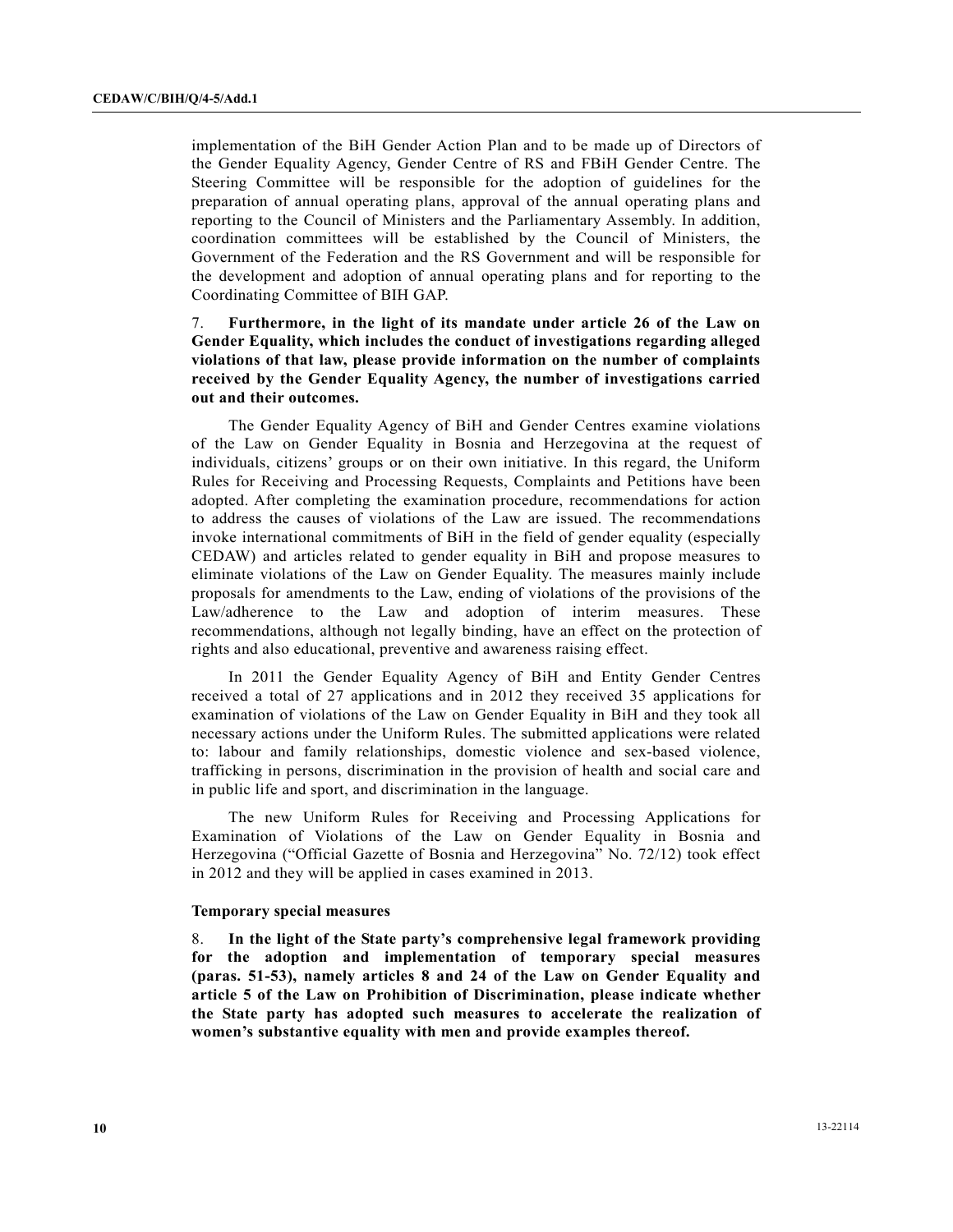Bosnia and Herzegovina has adopted and has been implementing the Gender Action Plan as a strategy for the promotion of gender equality in all spheres of life and work, implemented within regular activity plans and programmes of institutional mechanisms for gender equality at all levels. In 2009, a specific Financial Mechanism for the Implementation of this Action Plan in BiH (2010-2014), which envisages institutional capacity building for gender equality to fulfil the obligations under mandate; institutional capacity building at all levels to implement the relevant gender-responsive policy; strengthening cooperation of nongovernmental organizations and institutions in the implementation of activities aimed at the target groups of users; and strengthening the monitoring and evaluating mechanisms of gender mainstreaming progress.

 Besides BiH GAP, in order to promote gender equality at the state level the following documents have been adopted and implemented:

- A strategy to combat violence against women, domestic violence, harassment, sexual harassment and trafficking in human beings and designing of the Strategy in accordance with the Convention on preventing and combating violence against women and domestic violence (CAHVIO) is in progress
- Action Plan for the Implementation of UN Resolution 1325 "Women, Peace and Security in BiH"
- Action Plan to Combat Domestic Violence in Republika Srpska, 2007-2008, which expired and
- Strategy for Combating Domestic Violence in Republika Srpska, 2009-2013, was designed
- Action Plan for Improving the Status of Rural Women until 2015, as part of the Strategic Plan for Rural Development of the Republika Srpska, 2010-2015
- Action Plan for the Introduction of Gender-Responsible Budget in the Federation, 2010-2012, in the pilot area of "Work and Employment"
- Strategic Plan for the Prevention of Domestic Violence of the Federation, 2009-2010, and development of the Strategy for the Prevention of and Fight against Domestic Violence, 2013-2017, is in progress.

 When it comes to the protection of women at work, particularly the protection of pregnant women and mothers, BiH legislation in the area of labour and employment is mostly brought in line with standards for gender equality and also with all conventions of the ILO that deals with the protection of women and motherhood in labour and employment.

 The Law on Financing of Political Parties has introduced a new provision determining that financing of parliamentary groups represented in the Parliamentary Assembly is done in a way that 10 per cent of the total amount is allocated to parliamentary groups in proportion to the number of seats belonging to the less represented gender.

*The Law on the High Judicial and Prosecutorial Council (HJPC) ("Official Gazette" No. 25/04, 32/07, 48/07, 15/08) contains provisions prohibiting genderbased discrimination and introduces the requirement of equal representation of the sexes in appointment to all judicial functions at all levels of the judiciary. In addition to the statutory criteria, the High Judicial and Prosecutorial Council*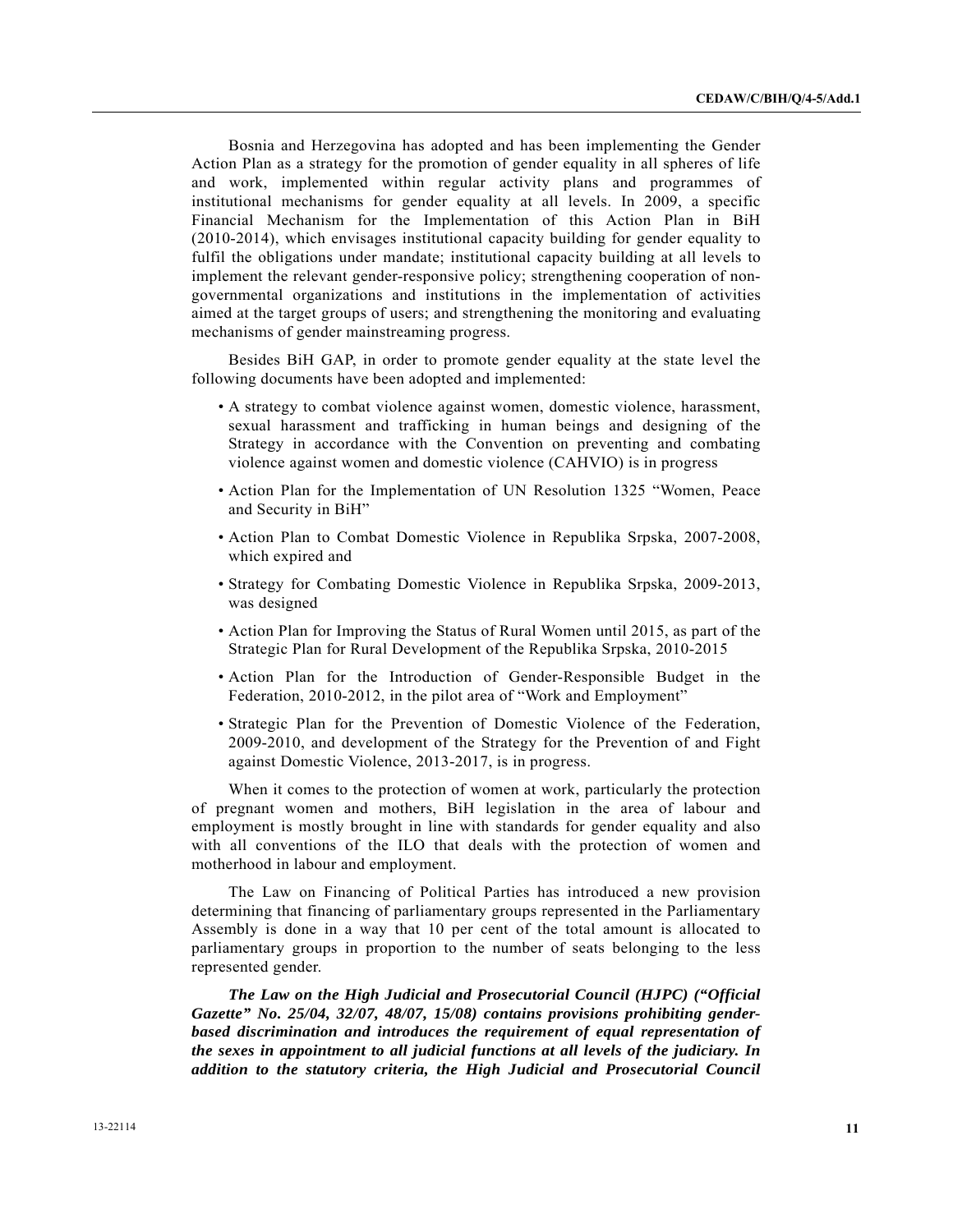*appointment to judicial positions also takes into account gender equality, as can be seen from the statistics provided in responses to questions in the "Participation in political and public life and decision-making."* 

#### **Stereotypes**

9. **In the light of the results of the research into reconciling the professional and private spheres of life (para. 391), please indicate which measures the State party has taken to encourage equal sharing of family responsibilities between women and men in the family and to eliminate traditional stereotypes regarding the roles and responsibilities of women and men. Please indicate whether the State party envisages adopting a comprehensive strategy in this area, applicable throughout the State party.**

 Pursuant to Article 16 of the Law on Gender Equality in Bosnia and Herzegovina — consolidated text ("Official Gazette of BiH" No. 32/10) prohibits gender-based discrimination in the exercise of any form of social rights set forth in valid legislation, in particular when an application for the exercise of any social welfare right is filed. Article 16 prohibits gender-based discrimination at work and in employment and any unfavourable treatment of a parent or guardian in balancing their commitments in family and professional life.

 For the time being maternity leave or parental leave is only regulated by the Labour Law of the Republika Srpska, under which the child's parents may agree that the child's father should continue using the maternity leave after 60 days from the date of birth of the child rather than the mother. The intention of the legislator is to ensure this model of approach to this entitlement for all employees in BiH, regardless of the law that is applied to their contract of employment in order to avoid any problems in practice.

 Draft Laws on Amendments to the Law on Labour in Institutions of Bosnia and Herzegovina and to the FBiH Labour Law also provide for the introduction of the right to parental leave in order to exercise this entitlement by the father of the child in accordance with the above-stated model.

*The Draft Gender Action Plan of BiH for the period 2013-2017 envisages activities that are aimed at improving measures for balancing commitments in family and professional life, including the protection of motherhood and fatherhood, improving the provisions governing paid maternity leave and paid parental leave for both parents, as well as specific measures to facilitate employees' balancing professional and family obligations.* 

#### **Violence against women**

10. **Noting the adoption of amendments to the entity laws on domestic violence, please clarify the content of those amendments and indicate the legislative action taken to harmonize all criminal and civil provisions on domestic violence in the State party. Please inform the Committee about the evaluation of the implementation of the National Strategy for Preventing and Combating Domestic Violence in Bosnia and Herzegovina (2009-2011) and describe the progress in creating a unified methodology for collecting statistical data on domestic violence (para. 72).**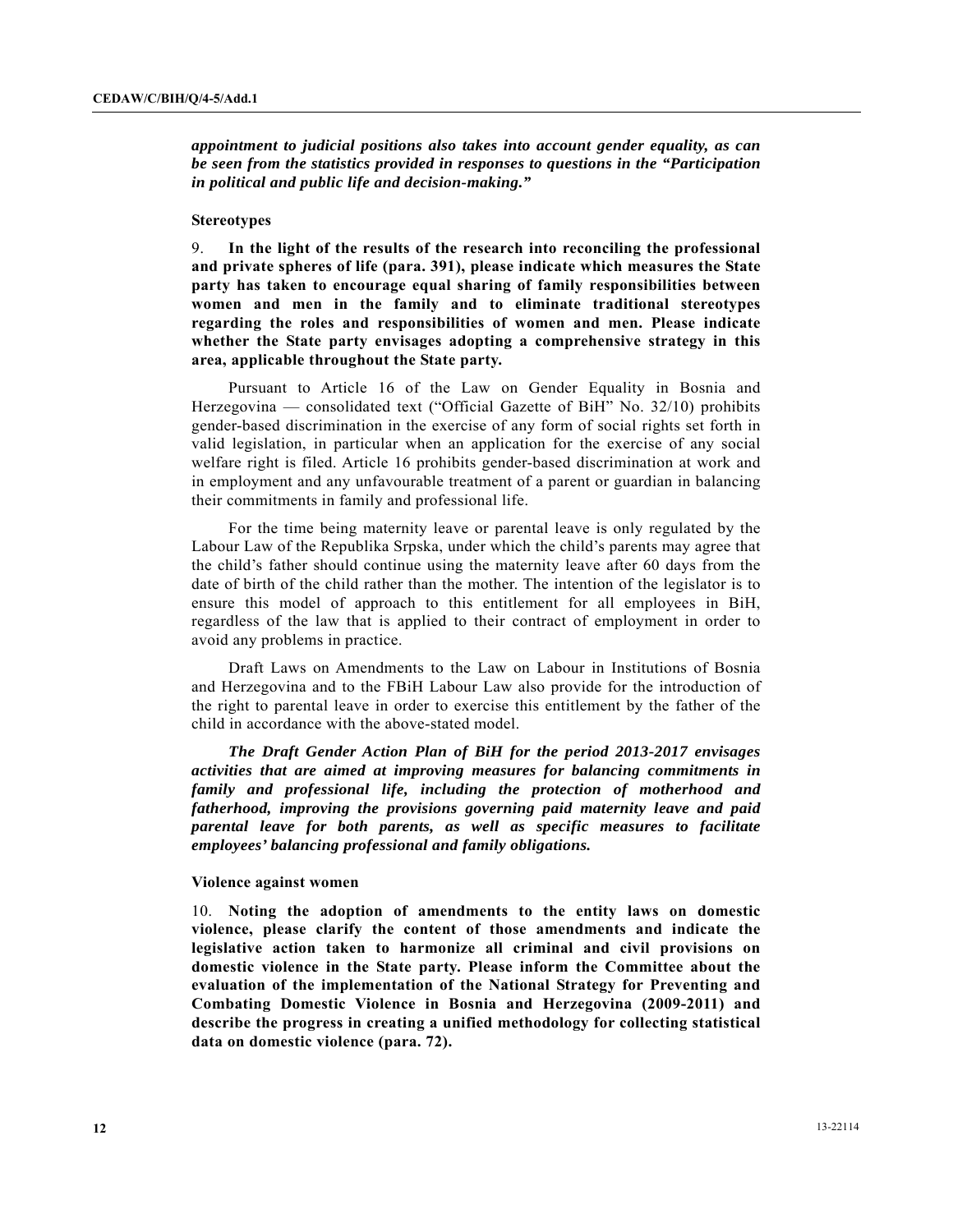The new Law on Protection against Domestic Violence in the Federation of Bosnia and Herzegovina was passed in December 2012. The law was initiated in 2009. Novelties in this Law are seen in the following: a precise definition of domestic violence, an urgent special procedure for imposition of protective measures is provided for because of their purpose to protect victims of domestic violence and different forms of protection of victims of violence, in addition to protective measures, are also provided for and they are: determination of sources of funding of shelters, adoption of measures at the Federation and cantonal levels for prevention, protection and fight against domestic violence and the like.

 The Law also provides for a duty to establish referral mechanisms for dealing with victims of violence for their protection in every local community and an obligation to take a multidisciplinary approach to providing care to victims of violence, including an obligation to keep statistics on reported cases of violence.

 The Criminal Code of the Federation of Bosnia and Herzegovina criminalizes each act of domestic violence and the purpose of the Law on Protection against Domestic Violence is to protect victims of violence by imposing protective measures.

 In 2012, the Republika Srpska adopted a new Law on Protection against Domestic Violence, which is mostly in line with the new Council of Europe Convention on preventing and combating violence against women and domestic violence. The Law on Amendments to the Criminal Code of the Republika Srpska, which is also in conformity with this Convention, is in the legislative process. Comparing the new Law on Protection from Domestic Violence with the one which was in force until the entry into force of the new law we can see a new concept because the definition of violence has been expanded from domestic violence to violence in the family or extended family. In this regard, the circle of family members or extended family members whose serenity, mental, physical, sexual or economic integrity is protected has been expanded.

 The adoption of a new Criminal Code, which will also include other necessary standards under the Convention, for technical reasons not included in the amendments, is planned for 2013.

 While developing the objectives, the Strategy for Prevention and Fight Against Domestic Violence in Bosnia and Herzegovina for the period 2009-2011 included, besides activities that are planned for the state level, activities under entity strategic documents in this area and therefore successful strategy implementation can be seen from the implementation of activities at the state level and activities arising from the Action plan to Combat Domestic Violence in the Republika Srpska, 2007-2008, and the Strategy for Combating Domestic Violence in the Republika Srpska, 2009-2013, and the Strategic Plan for the Prevention of Domestic Violence of the Federation, 2009-2010.

 One of the main results of the Strategy is that domestic violence, one of the biggest challenges of BiH society, has emerged from the private into the public sphere. This progress is primarily achieved by numerous activities aimed at preventing domestic violence. The Gender Equality Agency of BiH, Entity Gender Centres and a number of authorities and non-governmental organizations launched a series of promotional activities (promotion of certain materials, videos, distribution of educational promotional materials, television and radio shows, publication of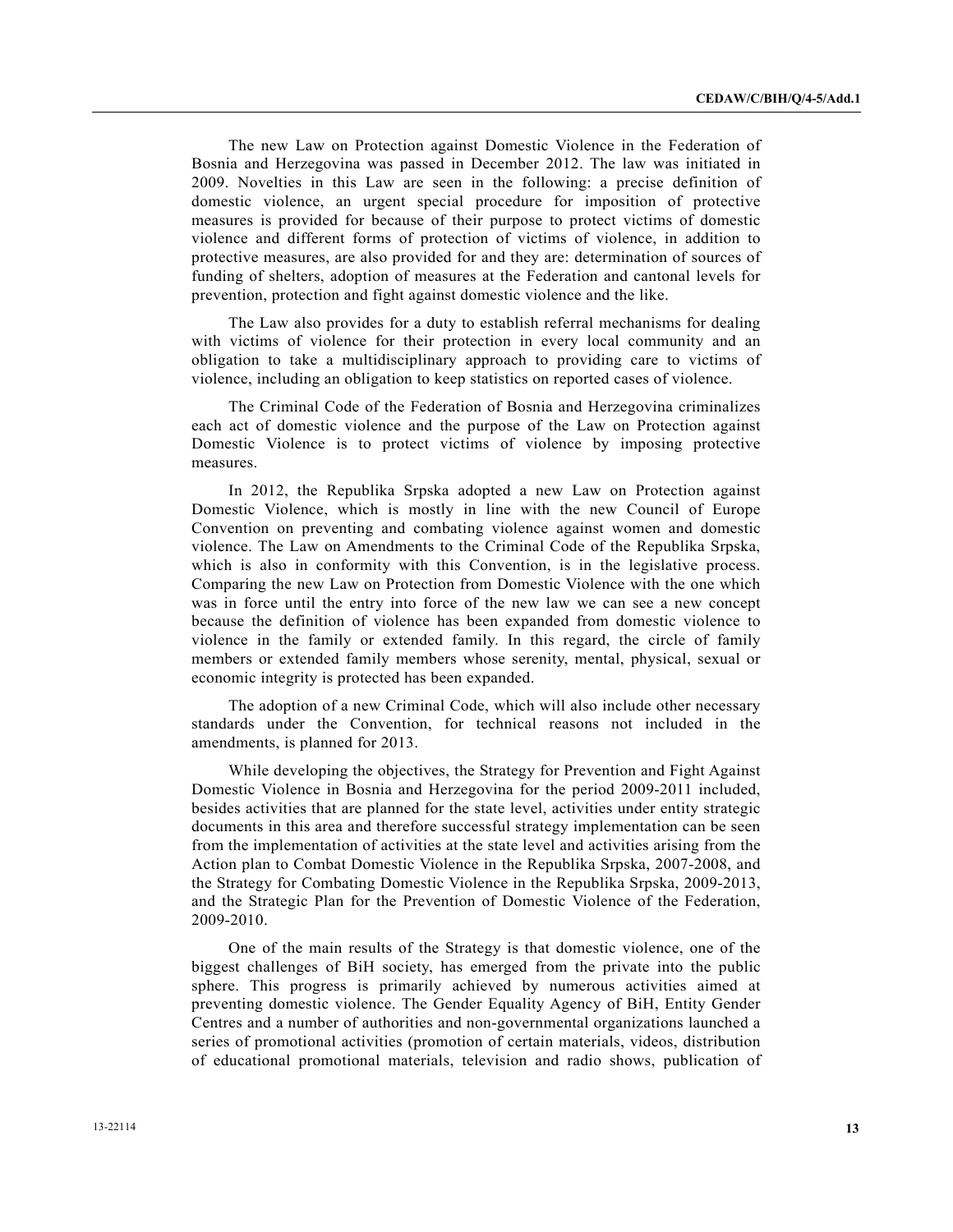brochures, workshops with professionals, children, parents and others) whose aim was to promote non-violent behaviour.

 Victims of domestic violence have made it into the centre of interest and the protection of society, due to changes in legislation, education, capacity building and promotion of effective law enforcement practices in institutions and improvement of cooperation between institutions and NGOs. Victims are increasingly encouraged to report violence to the relevant institutions and protection entities and to ask for help from non-governmental organizations dealing with domestic violence issues. In Bosnia and Herzegovina, we have 10 safe houses and two apartments and 2 hotlines (1265 — Federation and 1264 — Republika Srpska).

 In addition, the Strategy contributed to the establishment of a multidisciplinary approach to the fight against domestic violence, which includes joint interventions of various institutions and professions in addressing domestic violence. Coordination of multidisciplinary work is regulated by cooperation protocols. Establishing referral mechanisms (by protocols) defines in detail the legal basis for action, principles of actions, actions to be taken and the manner of their taking, the way of achieving mutual cooperation, how and when together to treat victims and perpetrators of violence and when and how separately treat them, how to keep records, how to communicate with the media, to monitor the effects of referral mechanisms and to report on them. In recent years, Bosnia and Herzegovina has worked to introduce a multi-sectoral approach to the problem of violence, so that in most municipalities protocols on cooperation are signed by institutions for protection from violence.

 Implementing the Strategy had a great impact on performance enhancement of all relevant authorities, institutions and organizations in preventing and combating domestic violence. In addition to significant amending of the laws, data collection on domestic violence has been improved, a greater degree of coordination and connection of protection entities have been achieved at the local level by establishing mobile multi-sectoral teams composed of representatives of the police, social services, health care, judiciary, educational institutions, municipal authorities and non-governmental organizations. The implementation of campaigns has increased awareness of professionals and people on the harmful effects of domestic violence, its consequences and the ways and possibilities of effective support and protection of victims.

 However, despite the progress it is necessary to further support the implementation of laws, regulations and strategic plans for prevention and protection from domestic violence against women, to ensure sustainable functioning of shelters and other services that help victims of domestic violence, to continue the establishment of referral mechanisms, to carry out researches and to set up a unified database on domestic violence cases. Further, it is necessary to continue working with perpetrators of violence, as well as conducting information campaigns, including sending specific messages to boys and men about their responsibilities in regard to the prevention and elimination of violence against girls and women.

 The Gender Equality Agency has initiated development of a uniform methodology for collecting data on domestic violence. The activities have begun with a comparative analysis of data collection models in 5 countries in the world and with a review of the current situation in the area of data collection in the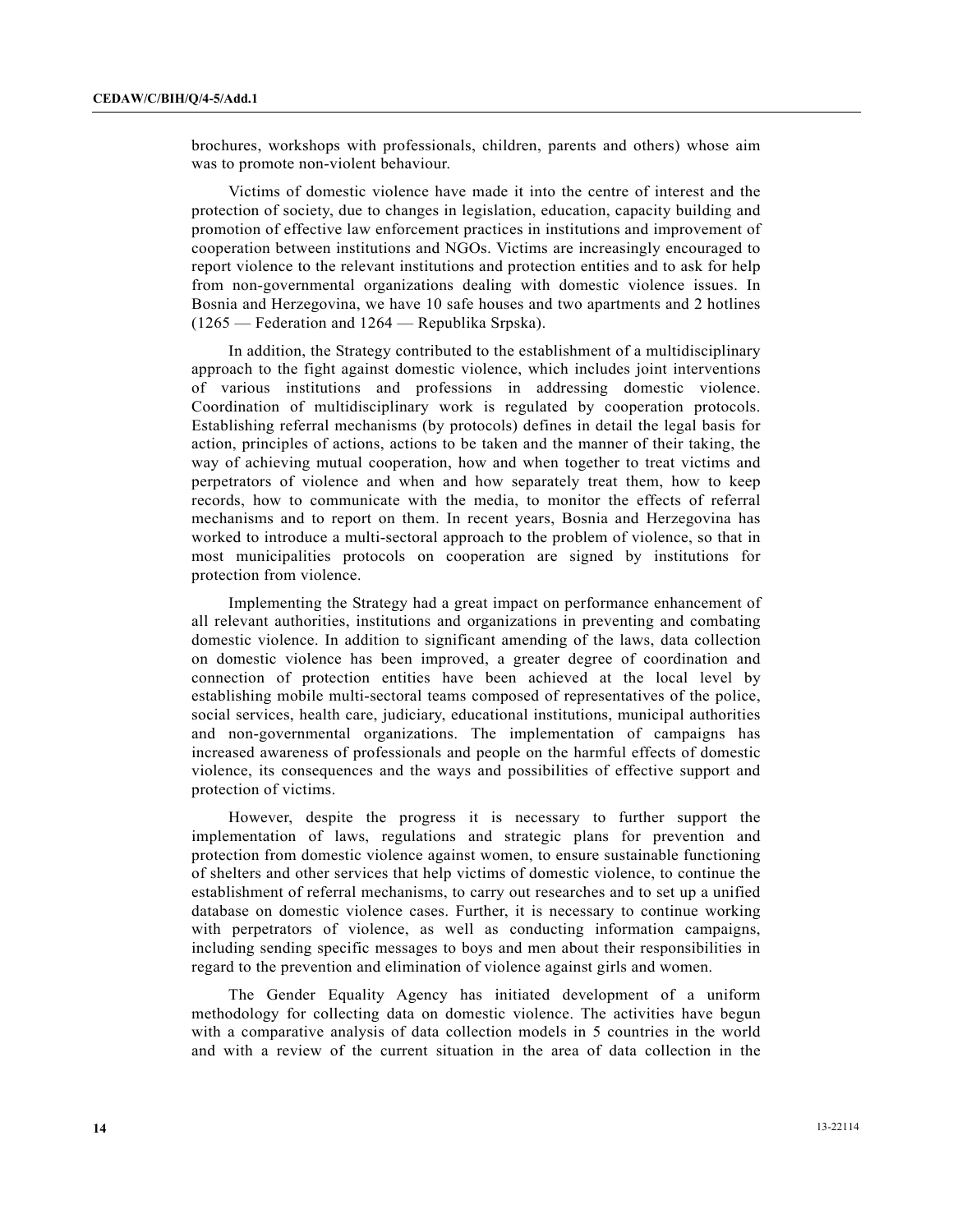country. The analysis will serve as the basis for further development of data collection mechanisms.

 In cooperation with the Agency for Statistics of BiH, Entity Gender Centres and Entity Statistical Institutes, the Gender Equality Agency will coordinate a research in the prevalence of violence against women in Bosnia and Herzegovina. In 2011 a plan and modalities of the research were designed.

11. **Please inform the Committee of the status of the study on the prevalence of violence against women (para. 79). Please provide statistical data for the period under review on complaints relating to all forms of violence against women and on the related investigations, prosecutions and penal sanctions, as well as on any reparations made to victims. Please provide updated information on the activities and programmes offered by the judicial and prosecutorial training centres.**

 The Gender Equality Agency coordinates a survey on the prevalence of violence against women in Bosnia and Herzegovina. The survey was carried out in cooperation with the Agency for Statistics of BiH, Entity Gender Centres and Entity Statistical Institutes and funded by FIGAP, UNFPA and UN WOMEN. The aim of the survey was to determine the prevalence of violence and its different forms among women in Bosnia and Herzegovina.

 The survey was carried out on a representative sample of 3.300 women over 18 across the country (except for the Brčko District). During the reporting period, training was held for 120 interviewers and supervisors, field work was completed and processing and analysing of data are in progress.

 From the data of the High Judicial and Prosecutorial Council of Bosnia and Herzegovina, which was compiled from all courts in BiH and segregates the total number of cases of gender-based violence that were prosecuted and completed as of 2012, we can see that the number was 11,992. This data was obtained from the CMS (Case Management System) operated by the High Judicial and Prosecutorial Council of Bosnia and Herzegovina as well as those that depend on input from the courts and prosecutors' offices and this data are not completely reliable.

 Statistics submitted to the Gender Equality Agency indicate that domestic violence was the most common offence of all crimes with an element of violence against women prosecuted by courts in Bosnia and Herzegovina in 2012. Although amounting to almost half of the number of domestic violence, cases of domestic violence involving endangering safety follow them, while the third place was taken by rape cases which were three times less in numbers. They were followed by the crime of lewd conduct, sexual violence against a child/sexual intercourse with a child and solicitation of prostitution. Although not as numerous, other crimes were recorded as well and they were: sexual intercourse with a helpless person, exploitation of children and minors for pornography, trafficking and trafficking for prostitution, sexual intercourse by abuse of position, incest and unlawful termination of pregnancy.

 Laws regulating violence in family and extended family are: the Criminal Code of the Federation of Bosnia and Herzegovina in art. 222, the Criminal Code of the Republika Srpska in art. 208, the Criminal Code of Brčko District and the Law on Protection against Domestic Violence of the Republika Srpska, the Law on Protection from Domestic Violence of the Federation of Bosnia and Herzegovina.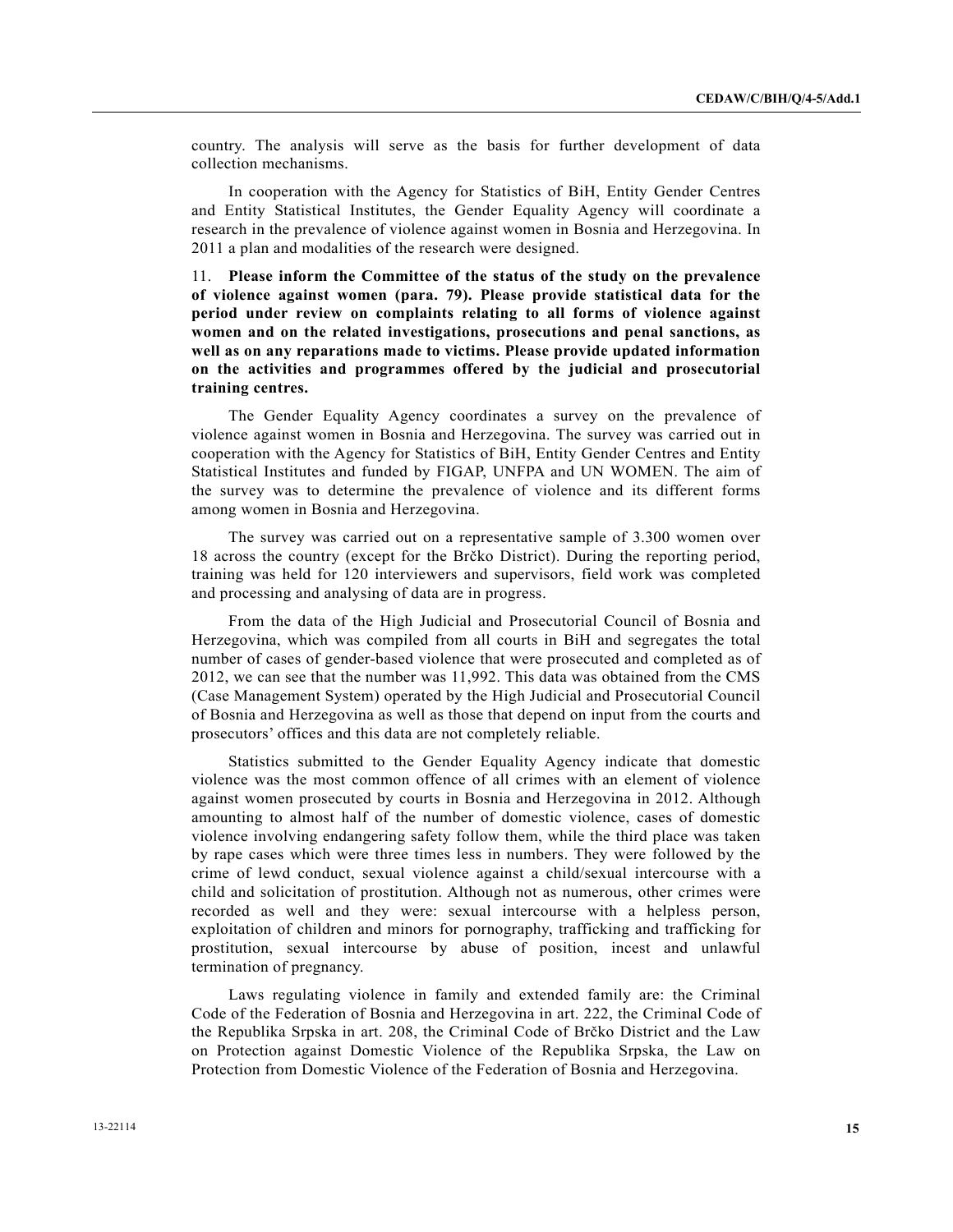The 2011 data provided by the competent courts in the Federation shows that of the total number of suspect perpetrators of acts of domestic violence, 96 per cent were male and 4 per cent female. Of the total number of victims of these crimes, 86 per cent were female and 14 per cent male. There were 53 children victims of domestic violence, of which 55 per cent were girls and 45 per cent were boys.

 In pursuance of Article 222 of the Federation CC, in 2011 suspended sentences were handed down in most cases, i.e. in 75 per cent cases, then prison sentences in 16 per cent cases and fines in 6 per cent cases and other in 3 per cent cases. The number of prison sentences increased compared to 2010, when this sentence was imposed in 11 per cent of cases, while the imposition of fines decreased from 12 per cent to 6 per cent cases.

| Year | Total | Female | Male |
|------|-------|--------|------|
| 2010 | 324   | 90%    | 10%  |
| 2011 | 443   | 86%    | 14%  |

#### **Table: Victims (female and male)**

#### **Table: Children victims (girls and boys)**

| Year | Total | Female | Male |
|------|-------|--------|------|
| 2010 | 63    | 51%    | 49%  |
| 2011 | 53    | 55%    | 45%  |

#### **Table: Perpetrators of domestic violence**

| Year | Total | Female | Male |
|------|-------|--------|------|
| 2010 | 325   | 3%     | 97%  |
| 2011 | 424   | $4\%$  | 96%  |

#### **Table: Convictions under Article 222 of the Federation of BiH (in %)**

| Year | Total number of<br>convictions | Prison sentence | Fine | Suspended<br>sentence | Other |
|------|--------------------------------|-----------------|------|-----------------------|-------|
| 2010 | 337 (100%)                     | $11\%$          | 12%  | 74%                   | 3%    |
| 2011 | 343 (100%)                     | 16%             | 6%   | 75%                   | 3%    |

 Tabular presentation of statistics in percentages of victims of domestic violence and perpetrators of domestic violence and the number of convictions in pursuance of Article 222 of the Federation CC sorted by type of sentences in 2010 and 2011.

 The 2011 Republika Srpska available data provided by the police, basic and district courts and district prosecutor's offices shows that the number of charges and the number of prosecuted cases involving criminal offences under Art. 208 of the RS Criminal Code and criminal offences under Article 6 of the Law on Protection from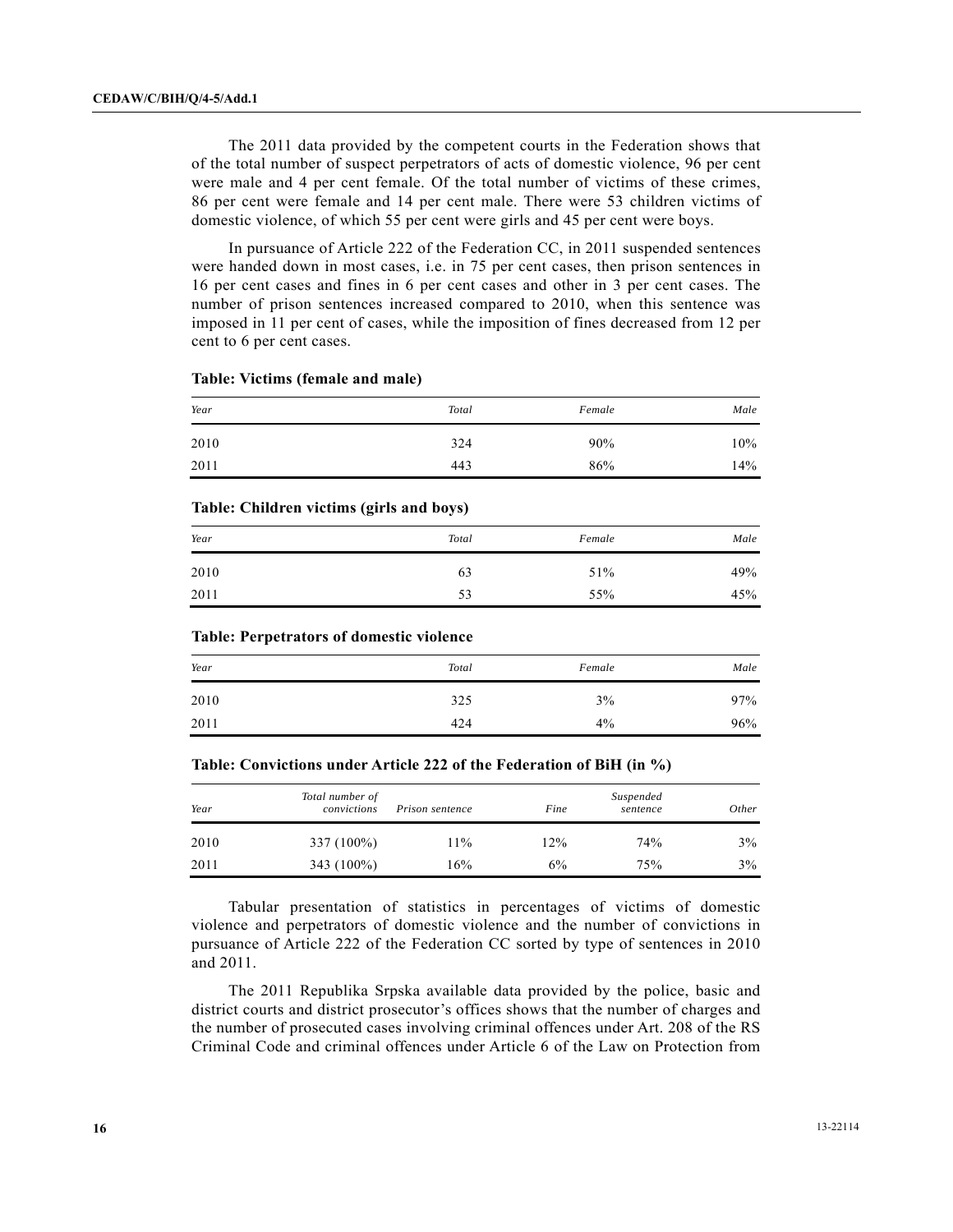Domestic Violence were relatively the same as compared to the same period of monitoring in 2010.

 Based on an analysis of data from verdicts rendered in criminal proceedings relating to the offence under Article 208 of the RS CC (Domestic Violence) in 2010, we can see that the following sentences were handed down:

- 15 prison sentences
- 14 fines
- 58 suspended sentences
- 1 judicial caution
- 7 protective measures

 **Table: Judicial data on the offence under Article 208 of the RS Criminal Code** 

| No. | Authority            | 2010 | 2011 | Total |
|-----|----------------------|------|------|-------|
|     | Basic courts         | 190  | 170  | 899   |
| 2.  | District prosecutors | 268  | 219  | 305   |
| 3.  | District courts      |      |      |       |

#### **Table: Judicial data on offence under Article 6 of the Law on Protection from Domestic Violence**

| No. | Authority       | 2010 | 2011 | Total |
|-----|-----------------|------|------|-------|
|     | Basic courts    | 536  | 546  | 2 744 |
| ٠.  | District courts |      |      | 28    |

#### **Table: Data provided by the Ministry of the Interior**

| No. | <i>Offence</i>                      | 2010 | 2011  | Ukupno  |
|-----|-------------------------------------|------|-------|---------|
|     | Article 208 of CC                   | 254  | 255   | 2 1 2 9 |
| ـ ت | Petty offence — Article 6 of LoPfDV | 987  | 1 190 | 4 0 5 4 |

 The regular programmes of the Judicial and Prosecutorial Training Centres of both entities included training for judges and prosecutors in the application of national and international standards on gender equality and preventing and combating violence against women and domestic violence.

 With a view to continuing training of all professional staff, manuals for training of professionals in the health, safety, education and social protection have been prepared or are in the process of preparation. Apart from the manuals, programmes for continuous professional development of all protection entities in preventing and combating domestic violence have been prepared and training of these groups have started.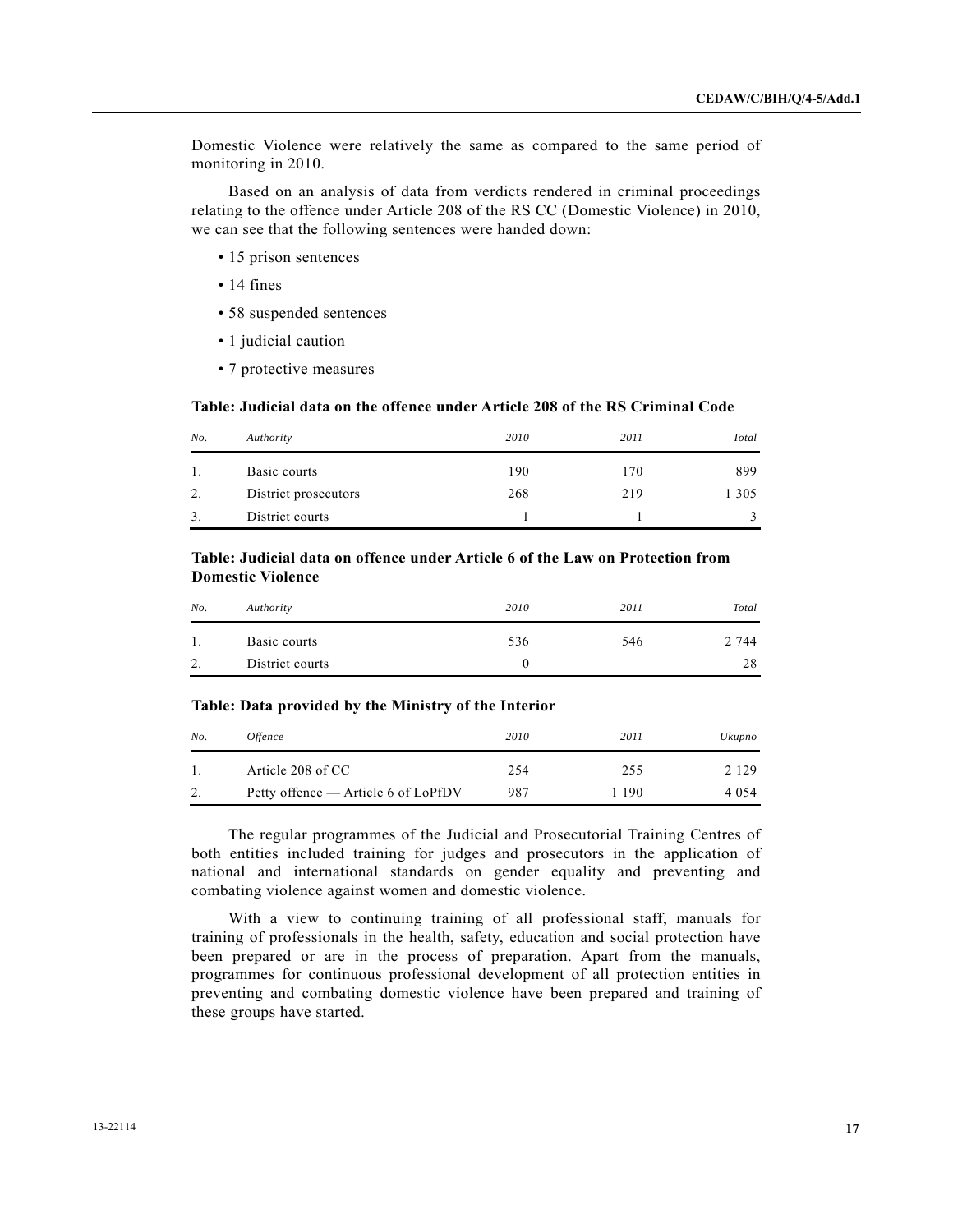**Trafficking in human beings and exploitation for prostitution** 

12. **Please indicate the steps taken by the State party to harmonize the criminal codes of both entities and of Brčko District with the amended provisions of the State Criminal Code, including the new definition of trafficking given in article 186 (paras. 118-119). Please provide data, at the State and entity levels, on the number of victims of trafficking identified since 2009, the number of investigations and prosecutions carried out and the sentences imposed on perpetrators. Please provide statistics, if available, on the number of women and young girls, including Roma, who are victims of exploitation of prostitution, in particular in urban areas. Please indicate the number of shelter facilities providing assistance and protection to victims of trafficking and exploitation of prostitution. Please also inform the Committee about the measures taken to tackle the main causes of trafficking and prostitution (para. 133).**

 The working group made up of prosecutors from among all prosecutors in Bosnia and Herzegovina made a proposal of possible amendments to criminal codes that would harmonize criminal codes in this area with each other and with international standards, in particular with the United Nations Protocol to Prevent and Punish Trafficking, Council of Europe Convention on Action against Trafficking in Human Beings, as well as the European Union Directive on preventing and combating trafficking in human beings. The overall activity was conducted in cooperation with the OSCE Mission to Bosnia and Herzegovina. The text of the amendments to these laws was agreed and sent to state and entity parliaments for passage, as well as to the Judicial Commission of Brčko District.

 Data on possible victims of trafficking in human beings are collected by prosecutor's offices, law enforcement agencies and non-governmental organizations. The data in the tables below are data collected in the period 2009-2011.

|              | Possible victims of trafficking in human beings | 2009 | 2010           | 2011         |
|--------------|-------------------------------------------------|------|----------------|--------------|
| Male         | Juveniles                                       | 4    | 2              | 7            |
|              | Adults                                          | 1    | 2              | $\mathbf{0}$ |
|              | Total                                           | 5    | $\overline{4}$ | 7            |
| Female       | Juveniles                                       | 23   | 3              | 12           |
|              | Adults                                          | 41   | 18             | 16           |
|              | Total                                           | 58   | 21             | 28           |
| <b>Total</b> |                                                 | 69   | 25             | 35           |

|  | Table: Data on possible victims of trafficking in human beings |
|--|----------------------------------------------------------------|
|--|----------------------------------------------------------------|

 In the total number of possible victims of trafficking there were 11 (2009), 4 (2010) and 8 (2011) or a total of 23 foreigners. The countries of origin of these victims were: Serbia, Croatia, Moldova (1), Romania, Germany, United States of America, Kosovo (Serbia) and Bulgaria.

 Data on possible victims of trafficking in human beings are collected by the Strike Group of the Prosecutor's Office of BiH. The table below shows statistics collected in the period 2009-2011.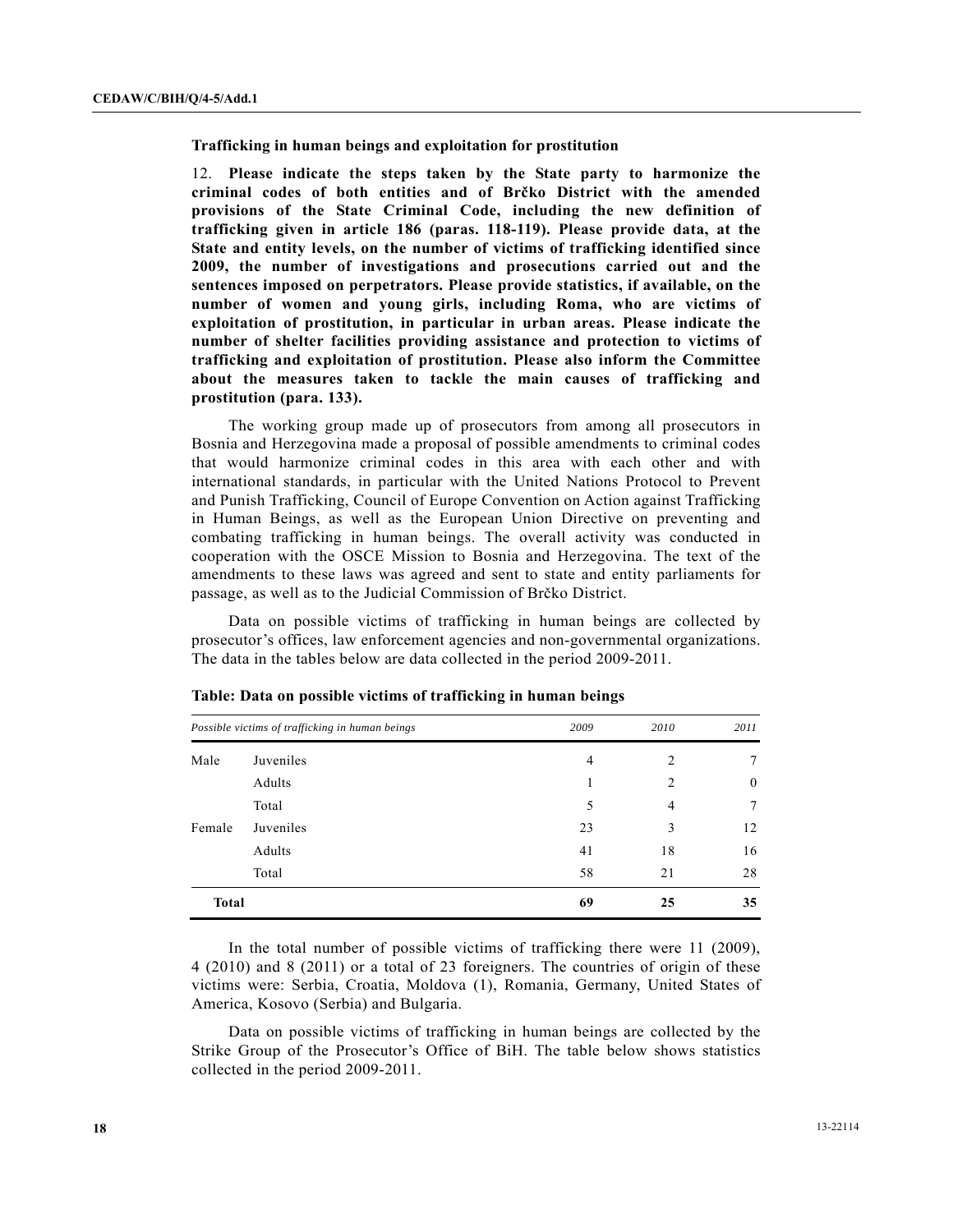|                         |                    | $\overline{\phantom{a}}$ |                    |
|-------------------------|--------------------|--------------------------|--------------------|
| Prosecution             | 2009               | 2010                     | 2011               |
| Charges                 | 23                 | 22                       | 19 with 38 persons |
| Investigations          | 20                 | 15                       | 10 with 9 persons  |
| Indictments             | 10 with 20 persons | 16                       | 6 with 9 persons   |
| Convictions             | 10 persons         | 19 persons               | 4 with 7 persons   |
| Acquittals              | 5 persons          | 4 persons                | 1 person           |
| Outstanding indictments | 12                 | 9                        | 13 with 36 persons |

 **Table: Statistics on prosecution of trafficking cases** 

 The Ministry of Security of BiH has designed a new Strategy for Combating Trafficking in Human Beings and Action Plan which accompanies the implementation of the Strategy with clearly defined deadlines for the objectives envisaged by the Strategy. After taking all the necessary actions that were necessary to produce these documents (opinions given by all relevant institutions dealing with trafficking in BiH on the draft Strategy and draft Action Plan and public consultations) the document was finalized and submitted to the Legislative Office of the Council Ministers for consideration, after which it should be forwarded to the Council of Ministers for adoption. The new Strategy and Action Plan provides for the activities planned in these documents to be brought in line with the Council of Europe Convention on Action against Trafficking in Human Beings.

 The Ministry of Security has signed a protocol with two non-governmental organizations that provide assistance and accommodation to foreign victims of human trafficking, while the Ministry of Human Rights and Refugees has signed a protocol with three non-governmental organizations that provide support and accommodation to domestic victims of human trafficking.

 Bosnia and Herzegovina has a few shelters and safe houses. The Republika Srpska has a shelter for victims of human trafficking, operated by "Lara" WO of Bijeljina. In the territory of the Federation of BiH there are six safe houses operated by non-governmental organisations (Foundation for Local Democracy-Sarajevo, Vive Žene-Tuzla, Medica-Zenica, Žena BiH, Mirjam Caritas-Mostar and Žene sa Une-Bihać) that primarily take care of women and children victims of domestic violence and, if necessary, provide shelter to victims of trafficking and prostitution. FIGAP supports special projects of the "Derventa" Women's Association, which specifically aim at removing the causes of trafficking and at prevention programs in the areas of the municipality where cases of human trafficking are found.

#### **Participation in political and public life and decision-making**

13. **In the report, it is indicated that initiatives to amend the Election Law to bring it in line with the Law on Gender Equality have been rejected (para. 151), while research conducted in 2009 has shown that the existing open electoral list system, combined with quotas for such lists, is not satisfactory in terms of increasing women representation in political and public life (para. 162). In the light of the upcoming general elections in 2014, please indicate whether the State party envisages adopting the temporary special measures necessary to implement article 20 of the Law on Gender Equality in order to achieve substantive equality between men and women. Please provide updated data on**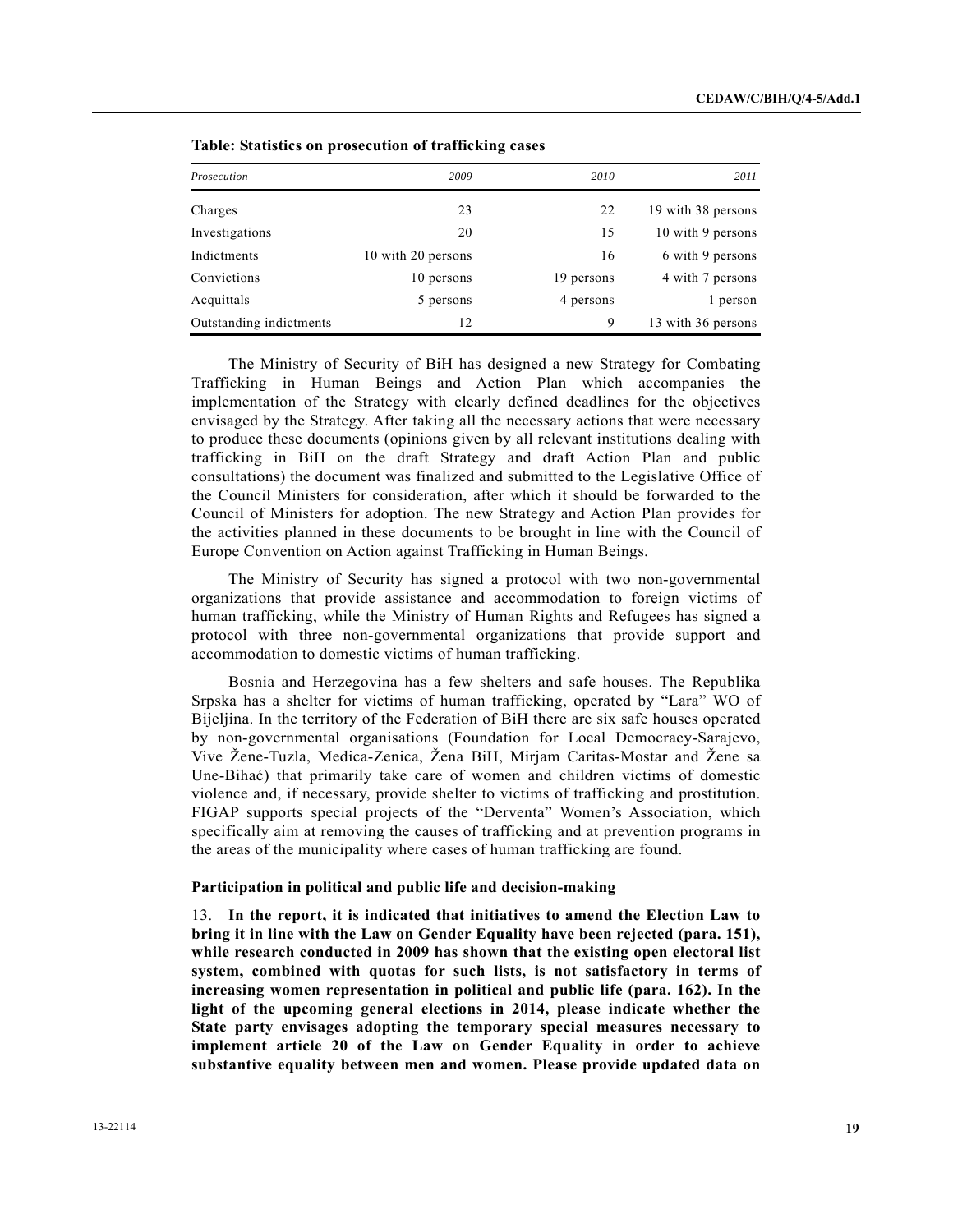## **the number of women in decision-making positions and international service, the number of female candidates in the recent municipal elections and the number of women elected as municipal counsellors and mayors.**

 The Amendments to the Election Law, which was adopted during second reading in the House of Representatives of Bosnia and Herzegovina, provides for an increase of mandatory quotas for candidate lists at 40 per cent. This Election Law is brought in line with Article 20 of the Law on Gender Equality, which regulates the matter of equal representation of men and women on the candidate lists.

 The new parliamentary coalition announced amendments to the Election Law of BiH that will provide for closed lists, which was one of the goals of amendments that were proposed in 2009. An analysis of this model indicates a possible increase in the number of women elected by 5-15 per cent, which would make a significant step forward.

 Awareness-raising campaigns are conducted continuously, usually on the occasion of International Human Rights Day. Activities aimed at promoting gender equality are general or in particular areas. Every year the Gender Centre promotes standards of gender equality through public media campaigns and regular relationships with different target groups and the media. Depending on the election cycle for local and general elections, awareness about the need and importance of greater representation of women in public and political life is raised through campaigns and promotional events.

 As for the local 2012 elections, in the process of checking and verifying candidates' list of candidates who stood for local elections scheduled for 10 July 2012, the Central Election Commission certified a total of 2251 candidates' lists. A total of 30,352 candidates were certified, of which 29,801 female candidates stood for councillors and 551 for mayors. The candidates' lists in the 2012 local elections included 35.5 per cent or 10,759 female and 64.5 per cent or 19,593 male standing for councillors, while only 7.2 per cent of candidates were women standing for election as mayors.

 An analysis was made on the basis of results of 2012 local elections published by the Central Election Commission. The results of 2012 local elections are indicative of the fact that women are still less represented gender in most of the local legislative body. The analysis shows that 507 women were elected and, compared to the 2008 local elections when 15 per cent of women were elected on average in municipal councils, it was an increase of 1.5-2 per cent. According to data by municipalities it can be seen that there were variations in relation to the representation of women compared to the 2008 elections.

 Women were generally less represented gender on the lists and in that sense most of the political parties were obliged to respect Article 4.19 of the Election Law of BiH. Therefore, the female candidates were on the every fifth, eighth, eleventh and so on place on the lists of candidates. In addition, voters effected with their votes the order of all candidates. However, as a rule, in accordance with the votes male candidates moved to the top of the lists leaving the female candidates behind and because of this there was a difference between the number of female candidates and the number of elected women.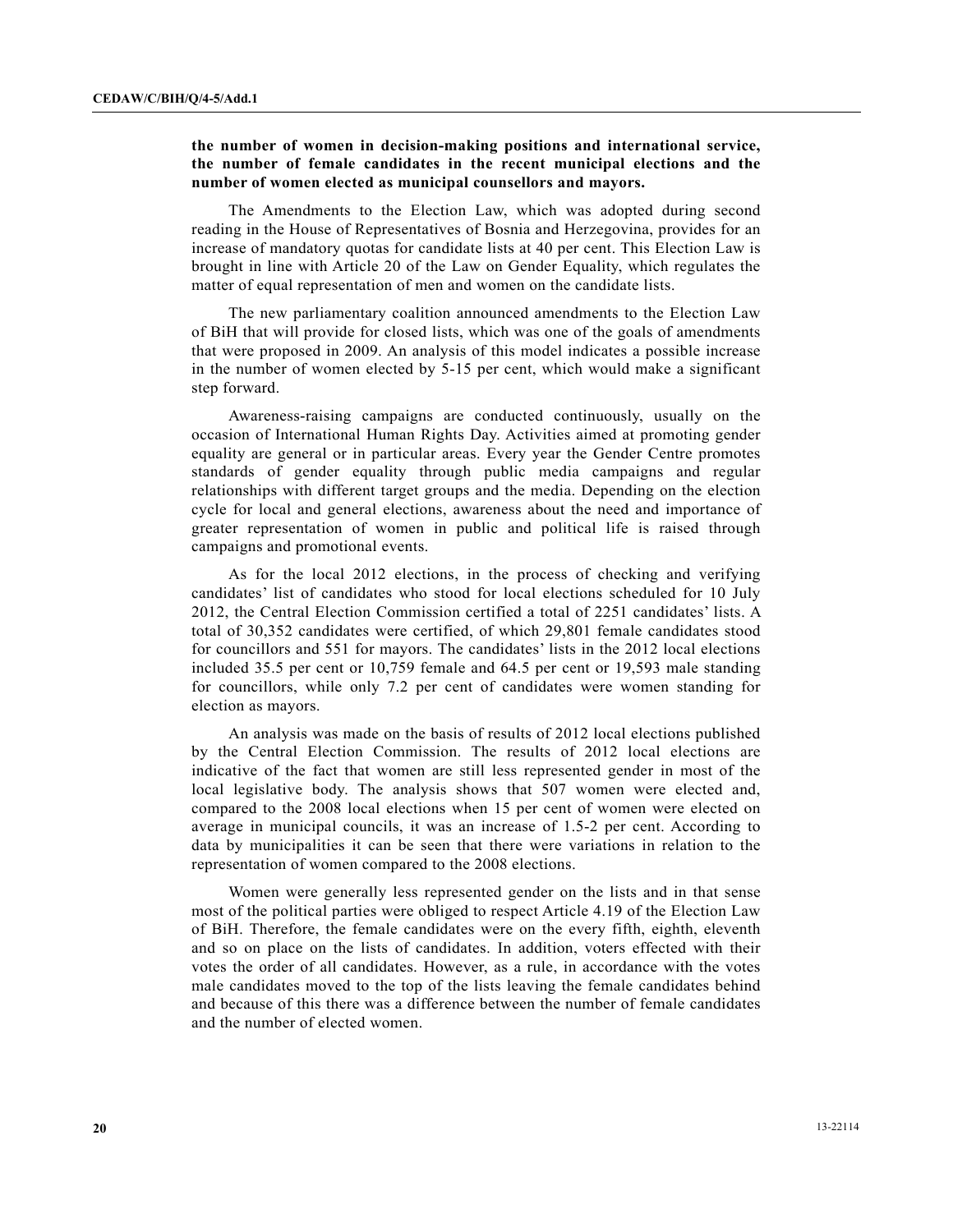## **Courts and Prosecutor's Offices**

 An analysis of the Law on the High Judicial and Prosecutorial Council of Bosnia and Herzegovina ("Official Gazette" No. 25/04, 32/07, 48/07, 15/08) found that the Law contains provisions prohibiting gender-based discrimination and requiring striking a gender balance in the appointment to any judicial office at all levels of judiciary. In addition to the statutory criteria, the High Judicial and Prosecutorial Council appointments to judicial positions also take into account gender equality, as can be seen from the statistics below.

 The High Judicial and Prosecutorial Council consists of five or 45.45 per cent women and six men. Data from the July 2011 Annual Report of the High Judicial and Prosecutorial Council shows that the number of women and men sitting on prosecutor's offices and courts is in line with the standards defined by the Law on Gender Equality. HJPC's appointments to judicial positions take into account equal representation of the sexes, as can be seen from the statistics below.

 The overall percentage of female judges in BiH is 56.25 per cent and the percentage at the levels of governance is as follows:

- Court of BiH: 44 per cent,
- FBiH courts: 66 per cent,
- RS courts: 61 per cent,
- BD courts: 56 per cent.

 The overall percentage of female prosecutors in BiH is 48.5 per cent and the percentage at the levels of governance is as follows:

- Prosecutor's Office of BiH: 52 per cent,
- FBiH prosecutor's offices: 47 per cent,
- RS prosecutor's offices: 45 per cent,
- BD Prosecutor's Office: 50 per cent.

 Data on gender representation in senior positions, i.e. presidents and chief prosecutors, shows smaller percentage of women (35 per cent) than the overall percentage of women. The president of the Court of BiH is a woman. Women, as presidents, were dominant in the cantonal courts (80 per cent). Only two women have been appointed as chief prosecutor at the entity level: one in the cantonal prosecutor's office (of 9 appointed) in the Federation of BiH and one in the District and Special Prosecutor's Office of Banja Luka (of 6 appointed) in the Republika Srpska.

#### **Table: Number of female and male court presidents in BiH**

|                 | President |          |       |       |
|-----------------|-----------|----------|-------|-------|
| Court           | M         | F        | Total | $\%$  |
| Court of BIH    | $\theta$  |          |       | 100   |
| Supreme courts  | 2         | $\theta$ | 2     | 0.00  |
| Cantonal courts | 2         | 8        | 10    | 80.00 |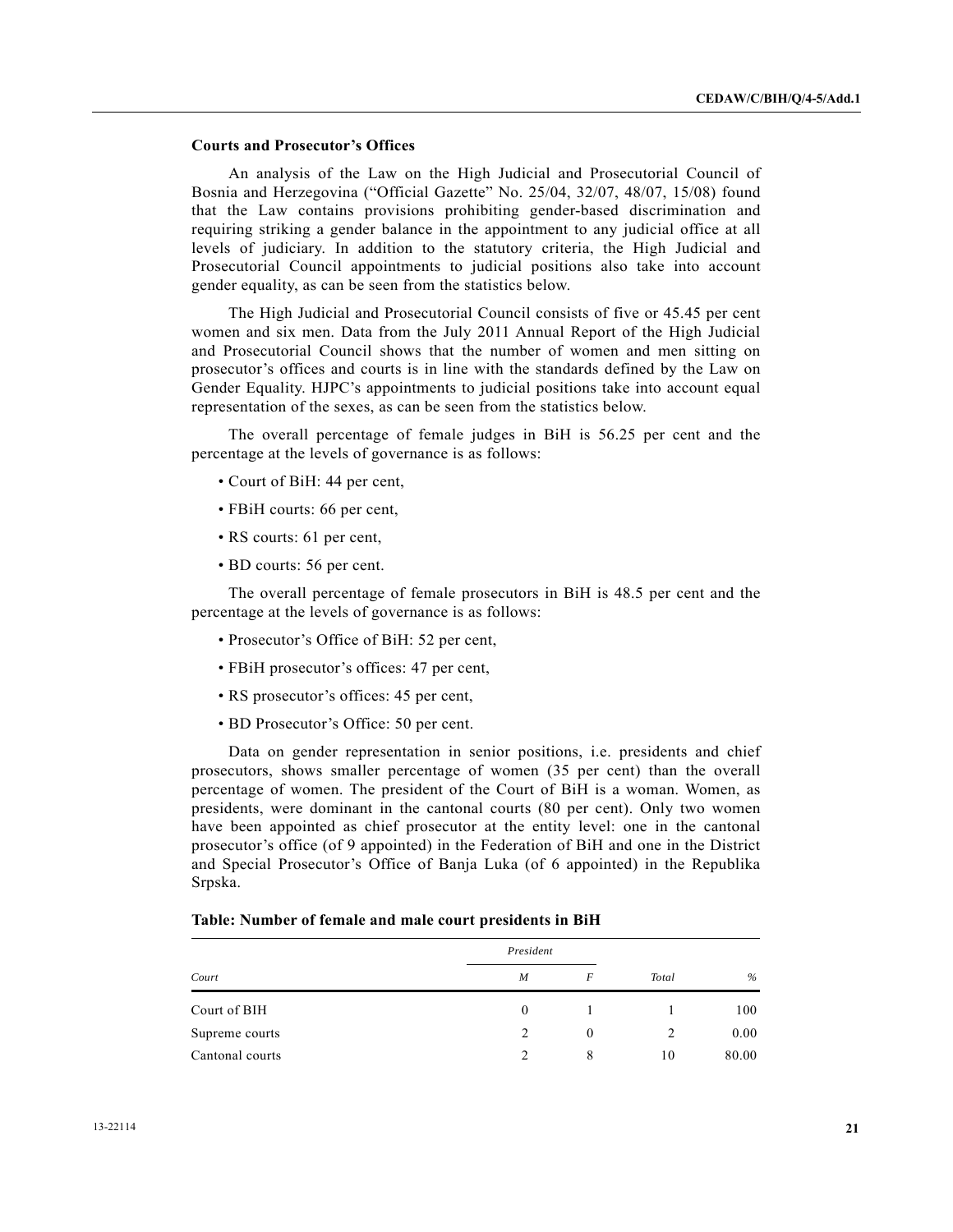|                                   | President        |                  |       |       |
|-----------------------------------|------------------|------------------|-------|-------|
| Court                             | $\boldsymbol{M}$ | $\boldsymbol{F}$ | Total | $\%$  |
| District courts                   | 4                |                  | 5     | 20.00 |
| Appellate Court of Brčko District |                  | $\theta$         |       | 0.00  |
| Municipal courts                  | 15               | 13               | 28    | 46.43 |
| Basic courts                      | 13               | 5                | 18    | 27.78 |
| Basic courts of Brčko District    |                  | $\theta$         |       | 0.00  |
| <b>Total</b>                      | 38               | 28               | 66    | 42.42 |

#### **Table: Number of female and male chief prosecutors in BiH**

| Court                                          | President        |                |       |       |
|------------------------------------------------|------------------|----------------|-------|-------|
|                                                | $\boldsymbol{M}$ | F              | Total | $\%$  |
| Court of BIH                                   |                  | $\theta$       |       | 0.00  |
| Prosecutor's Office of BIH                     |                  | $\theta$       |       | 0.00  |
| Prosecutor's Office of FBIH                    |                  | $\mathbf{0}$   |       | 0.00  |
| Prosecutor's Office of RS                      | 8                |                | 9     | 11.11 |
| Cantonal prosecutor's offices                  | 5                |                | 6     | 16.67 |
| District and Special Prosecutor's Office of RS |                  | $\overline{0}$ |       | 0.00  |
| Prosecutor's Office of Brčko District          |                  | $\Omega$       |       | 0.00  |
| <b>Total</b>                                   | 17               |                | 19    | 10.53 |

#### **Representation of women in diplomacy and peacekeeping missions**

 According to the Ministry of Foreign Affairs, the diplomatic and consular missions of Bosnia and Herzegovina (DCM) currently have 78 women and 73 men, which indicates that the representation of women is higher by 20 per cent compared to 2009 statistics, when there were 56 women and 122 men. Currently there are 6 female ambassadors and one consul general. BiH female experts participate in all activities at the international level, including participation in international meetings at all levels and of all types. Female members of the Armed Forces and police were engaged in peace-keeping missions in Ethiopia, Eritrea, Iraq, Liberia, East Timor and Cyprus.

#### **Education**

14. **Referring to the analysis conducted to facilitate the harmonization of textbooks and teaching practices (para. 195), please indicate whether stereotypical content on the roles of men and women has been removed from teaching materials and practices. Please indicate whether efforts have been made to reform the existing system of mono-ethnic schools with a view to eliminating discrimination against girls in the education system on the basis of their ethnicity. In the report, it is stated that the Action Plan on Educational Needs of Roma and Other Minorities adopted in 2004 yielded limited results in practice owing to the lack of mechanisms for implementation and monitoring**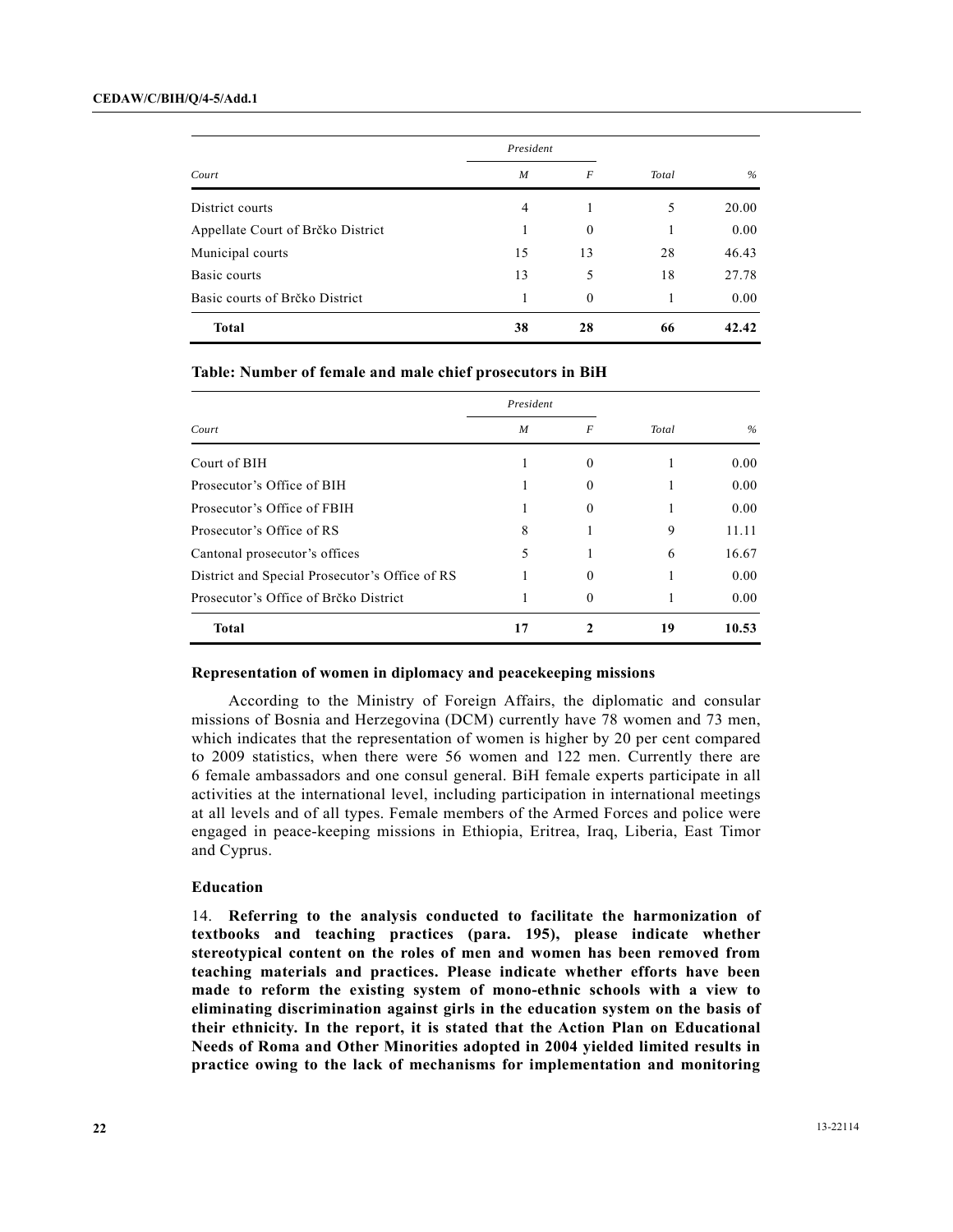**(para. 203). Please indicate what measures have since been taken to increase the inclusion of Roma girls in the educational process. Please also provide detailed data on the enrolment and dropout rates for Roma girls at the primary and secondary levels of education and on the participation of Roma women and girls in higher education.**

 Although the Law on Gender Equality in BiH requires alignment of curricula and syllabi at all levels of education and the elimination of discriminatory and stereotypical content of the roles of women and men, as well as promotion of gender equality at all levels of education, it must be noted that this process has not progressed much, and that in this area, although it is important to raise awareness of gender equality, positive changes in this respect are very slow and hard to take effect. This is partly because this area is very complex, involves many levels of education, including lifelong learning, vocational training and retraining. In this area it is necessary to raise awareness and increase knowledge of teaching staff and primary and secondary school students and university students in the field of gender equality and to create sustainable mechanisms for constant action of this kind.

 When approving textbooks for elementary and secondary school, any gender sensitive content is particularly taken in account, which is confirmed in the Instructions for expert review of textbooks, which inter alia prescribes that it should be evaluated whether the textbook supports gender equality in an appropriate manner using nouns of both genders, especially in reference to professions and occupations.

 The Federation Ministry of Education, in collaboration with the Coordination of Education Ministers in the Federation, has developed recommendations for the elimination of segregating and separation of structures in educational institutions in FBiH with necessary steps to be taken in this regard. These are the steps that the competent educational authorities in the cantons should begin simultaneously with the beginning of the school year and implement them in the next two years at the latest which will depend solely on their willingness to accept and implement them.

 The steps to eliminate segregating and separated structures in educational institutions in the Federation include administrative and legal unification of the divided educational institutions, a unique approach to education and equal requirements for all students and full integration of segregated schools, i.e. the establishment of multi-ethnic classes.

 Bosnia and Herzegovina joined the Decade of Roma Inclusion in September 2008. As part of efforts made in the Decade of Roma Inclusion, in 2004 "Action Plan on the Educational Needs of Roma and Members of Other National Minorities in Bosnia and Herzegovina" was adopted, which serves as a national action plan for education. Since the official information is not available, popular opinion is that a large number of Roma children drop out of primary school. A percentage as high as 46.2 per cent of Roma children drop out of school, which was obtained in this study, confirms this fact. Since the education of Roma has been identified as one of prerequisites for the successful resolution of problems of this ethnic group, it is necessary to work to resolve the problem of integration of Roma children into mainstream schools, not making discrimination whether they are domicile or displaced Roma. Roma education, encouraging public opinion to respect diversity, providing support to these communities and the like should be guidelines for activities to be taken by our society.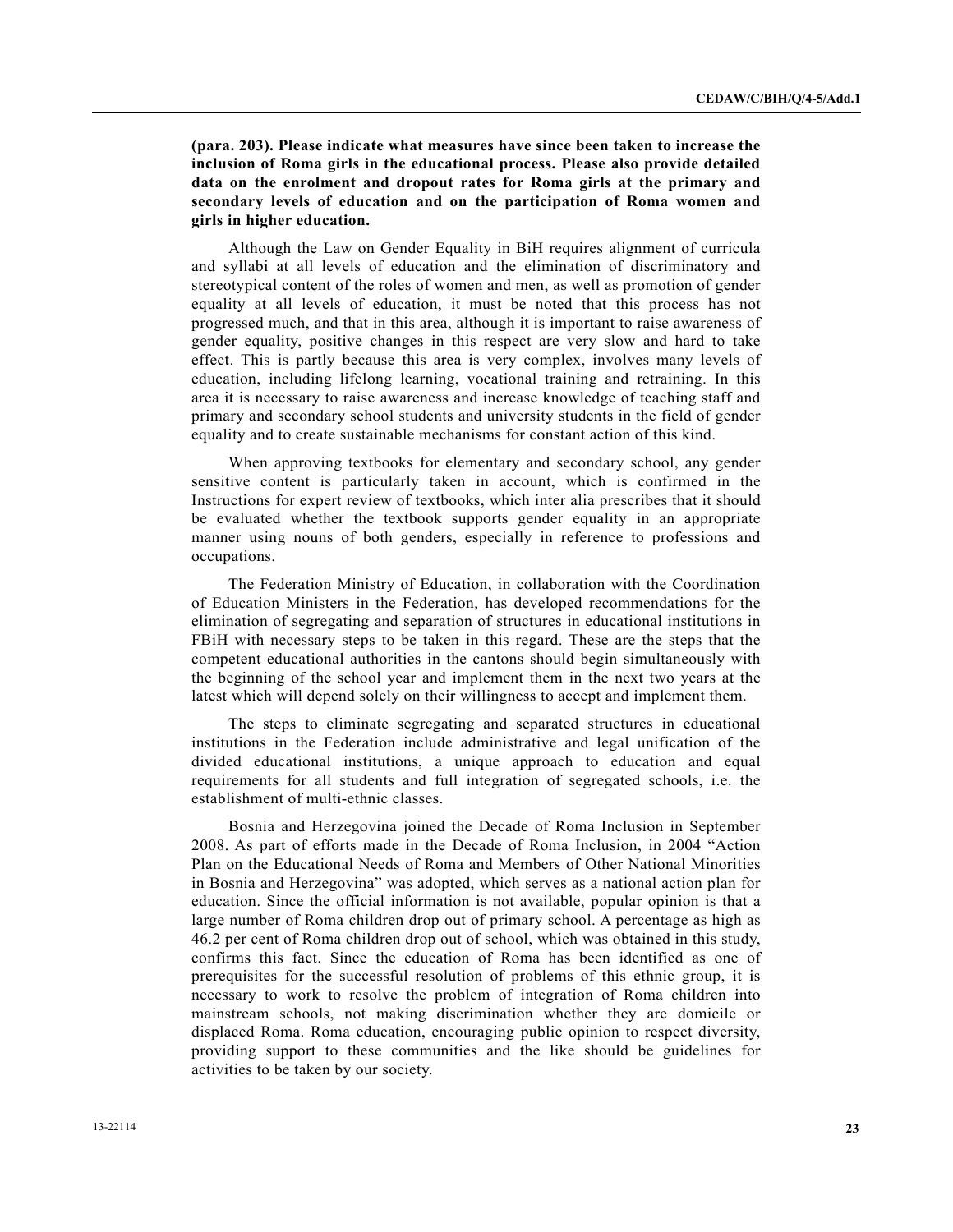In order to improve the access and increase the number of Roma in mainstream education system the Council of Ministers of Bosnia and Herzegovina has adopted the Revised Action Plan of Bosnia and Herzegovina (RAP) on the educational needs of Roma in 2010. An Expert monitoring team was formed to monitor the implementation of the RAP. Revised Action Plan has defined four goals and fortyseven measures to ensure that Roma children have equal rights in terms of access to quality education and to be able to acquire the necessary skills for later better integration into society.

 The Report on the Implementation of the Revised Action Plan of Bosnia and Herzegovina on the educational needs of Roma in 2011, was adopted by the Council of Ministers in August 2012, and has showed some progress.

 In 2011/2012, compared to the previous school year, an increase of participation of Roma children in mainstream education was reported (6.41 per cent). This is a result of project activities of the Ministry of Human Rights through the realization of short daily programs for Roma children before going to school, which has increased the enrolment in the first grade, as well as the activities conducted by schools with the aim to prevent children from leaving primary education. The drop-out of primary education for Roma children in 2011/2012 is 49 children which is 1.6 per cent and presents an improvement compared to previous years.

 In order to prevent dropout of Roma children, some schools have developed customized curriculum for children who have had a long break in attendance. However, most schools implement only the regular curriculum. Only through project activities of some NGOs remedial classes to help children in learning were organized (e.g. Caritas Switzerland in the Canton Sarajevo, Association "Otaharin" in Bijeljina and Tuzla Canton). Through these projects Roma children are provided with teaching assistants who help children in learning and visit their families.

 No progress was made on a continuous increase in the number of Roma children enrolled in preschool, or in the inclusion of Roma children in compulsory pre-school education. Cooperation between centres for social welfare and the Roma associations with schools is unsatisfactory because it does not provide data to schools for children who need to be included in the preschool programs.

 According to the Report, the total number of Roma children enrolled in regular primary school education in 2011/2012 the year was 3024. The actual number of Roma living in BiH, and consequently, the number of Roma children is not known, since the last census in Bosnia and Herzegovina was conducted in 1991. Estimates of local and foreign NGOs differ in many tens of thousands of Roma. According to the Analysis of the need of Roma conducted by the Ministry for Human Rights and Refugees in 2009 and 2010 the number of Roma children is 7.077 out of which 3.963 are children of the age for primary education. Compared to the number of children enrolled in 2011/2012 the percentage of Roma children included in the primary education is 76,30 per cent.

 In the 2011/2012 school year, the total number of Roma students in secondary education was 243. The total number of students who left secondary school education in 2011/2012 was 43 of which 34 dropped out in the first year of secondary school (or 28 per cent of all enrolled in the first class of secondary education).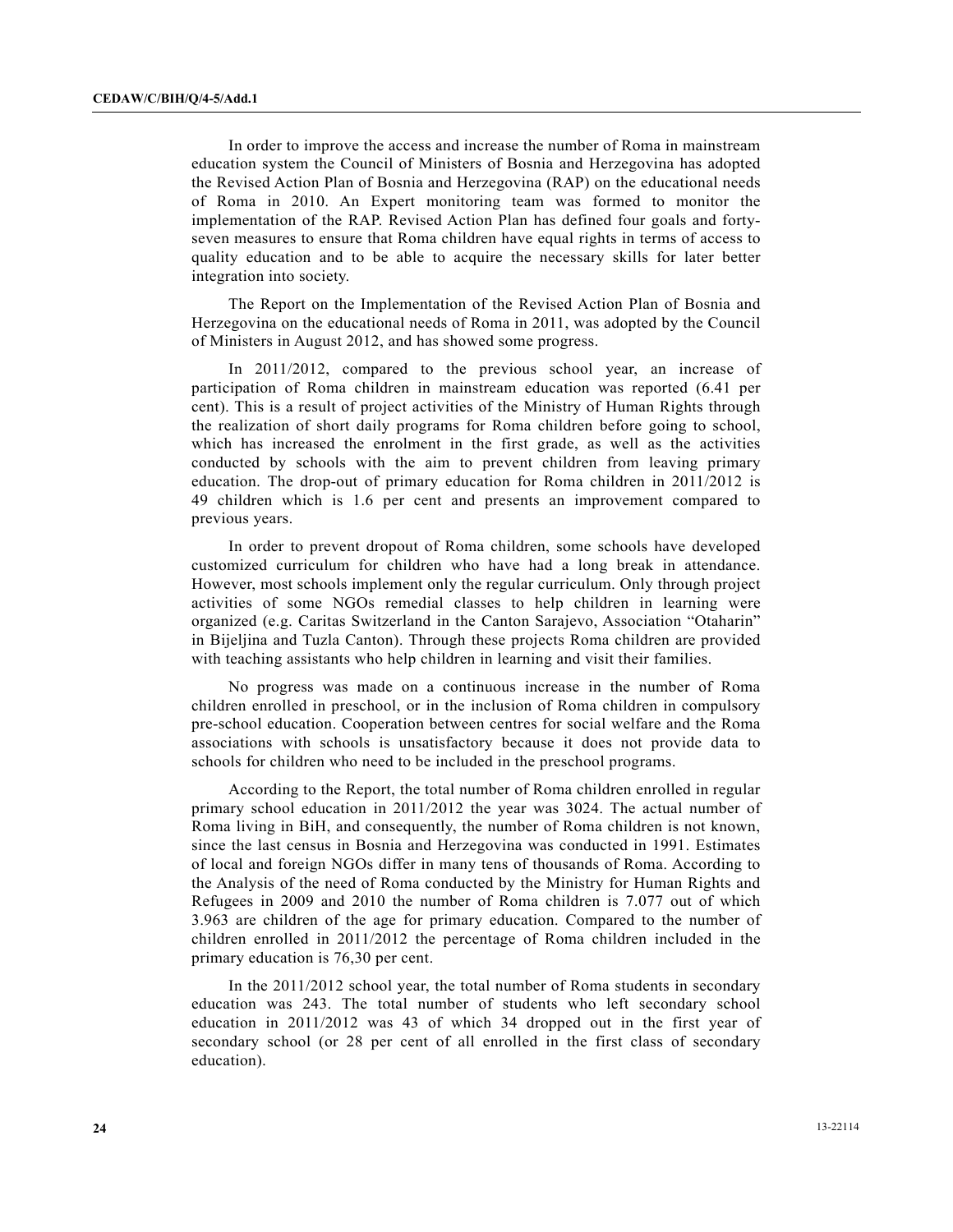The total number of Roma students is 17 and 6 students received additional points in their applications to the universities (as foreseen by RAP) to ensure the enrolment of Roma students and to fulfil the quotas for Roma students in higher education institutions. 6 scholarships were awarded for Roma students (4 scholarships awarded by the City of Banja Luka and 2 scholarships for students of the Faculty of Education through the Ministry of Human Rights and UNICEF project for one male and one female student). This report could not ensure data desegregated by sex, as required by the methodology, because ministries from other levels of government didn't provide full data.

 However, the data collected has showed that there are equal numbers of Roma boys and girls involved in the regular primary and secondary education. When it comes to the drop-out reasons of primary education it can be concluded that girls leave primary education in one of the last grades and boys are leaving secondary education more frequently.

#### **Employment**

15. **Please inform the Committee about the inclusion of the principle of equal pay for work of equal value in the legislation of the entities and of Brčko District, in line with International Labour Organization standards, and about the progress made by the State party in adopting the new Labour Law of the Federation of Bosnia and Herzegovina (para. 237). Please provide information on steps taken to narrow the gender pay gap and address occupational segregation in the State party. Referring to paragraph 239 of the report, please describe the measures taken to strengthen the existing regulatory and inspection framework, including in the informal labour market, so as to ensure the adequate protection of domestic workers and women working in trade and agriculture.** 

 The laws concerning labour and employment prohibit discrimination on any grounds, including on the basis of sex. The Law on Gender Equality in Bosnia and Herzegovina defines denial of equal pay and other benefits for the same work or work of equal value as a form of discrimination.

 The laws concerning labour and employment clarify the forms of gender discrimination, sexual harassment and gender-based harassment. The Labour Laws (of FBiH, RS and BD) provides for fines to be imposed on the employer if it puts a person seeking employment or an employee at a disadvantage. It is very important that these laws have introduced provisions relating to violations of gender equality as these laws provide a framework for the competent inspectors' acting.

 The FBiH Gender Centre has proposed new amendments to the Labour Law of the Federation, which include the prohibition of direct and indirect discrimination, harassment and sexual harassment and other provisions ensuring equal rights and equal representation in labour and employment. These proposals have been integrated into the Draft Amendments to the Labour Law of the Federation, which will be sent to the Federation Government for approval.

 A significant progress in the protection of rights in the field of non-discrimination on grounds of sex is made by amending the Law on Gender Equality in Bosnia and Herzegovina, which determines that rights can be protected through the application of the Anti-Discrimination Law. The Law on Gender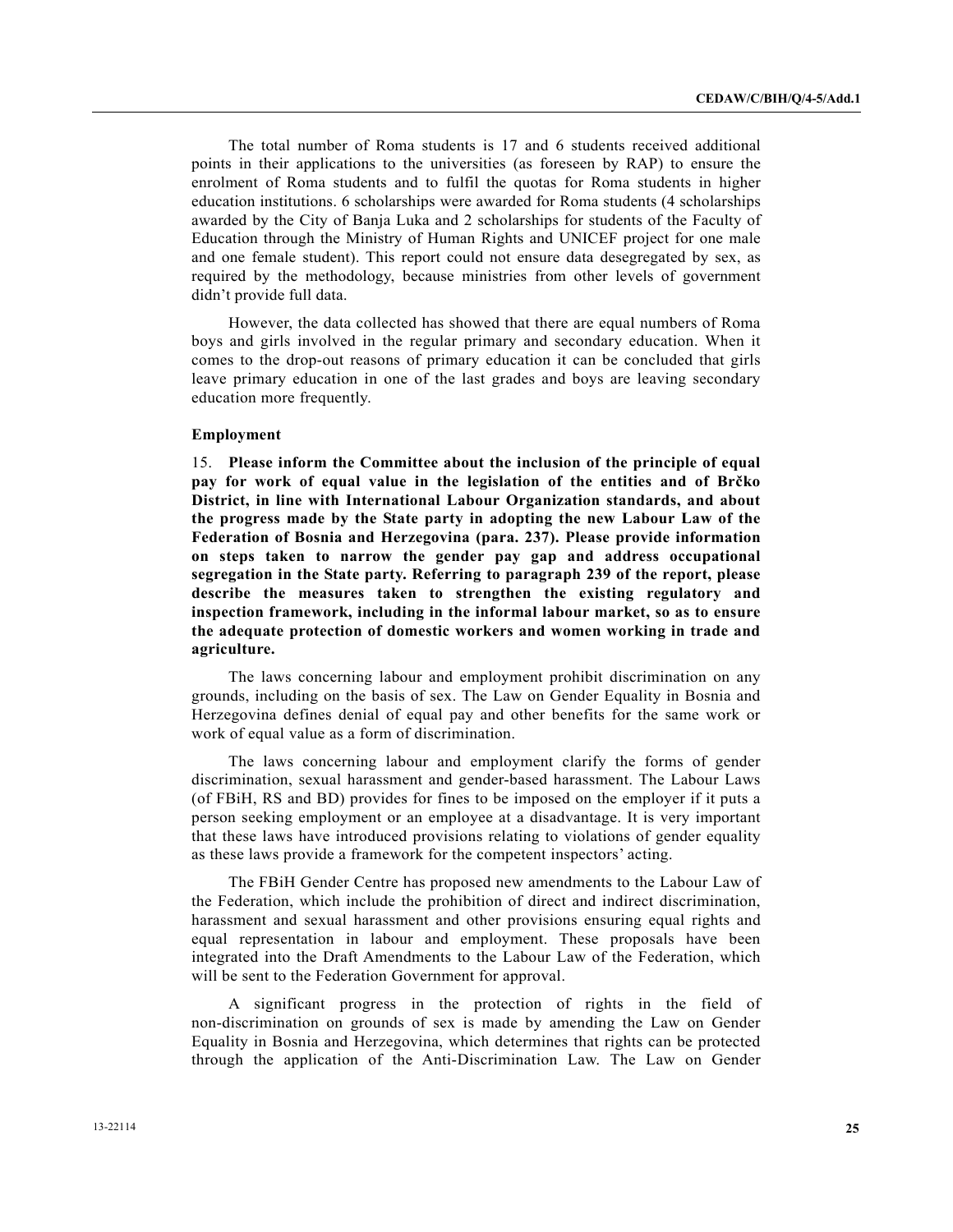Equality in Bosnia and Herzegovina and the Anti-Discrimination Law of Bosnia and Herzegovina are mutually consistent in the part where victims of discrimination are accorded the possibility of recourse to legal mechanisms for the protection of the rights provided for in that legislation (types of lawsuits, jurisdiction, deadlines, the burden of proof, victimization and others). This ensured a legal protection mechanism that provides protection against gender-based discrimination.

 The "Centre for Legal Assistance to Women" Association of Zenica has developed "Legal Guide for Every Woman" which provides practical examples of how it is possible to protect against rights violations and the "Labour and Social Law" Association has developed a series of practical guides for the exercise of rights under labour and social law.

16. **Please provide updated information on the status of the amendments to the Law on Salaries and Allowances in the Institutions of Bosnia and Herzegovina proposed by the Gender Equality Agency in order to ensure the equal provision of maternity leave benefits in the State party, irrespective of the place of residence, especially in the light of the judgement issued by the Constitutional Court in this regard in September 2010.**

 At the 136th meeting held on 2 November 2010, after the Constitutional Court's Decision, the Council of Ministers issued the Decision on the Manner and Procedure of Exercising the Right to Maternity Leave in the Institutions of Bosnia and Herzegovina ("Official Gazette" No. 95/10). That decision determines that employees in the institutions of Bosnia and Herzegovina on maternity leave are entitled to a monthly benefit equal to the average net salary earned in the three months preceding the commencement of maternity leave. This decision equalised the right to salary compensation for the period of maternity leave for all employees in the institutions of BiH and took effect as of 29 September 2010.

 According to this decision all employees who have been on maternity leave since 29 September 2010 exercise their rights in accordance with this decision, which means that they are entitled to monthly salary compensation in the amount of average salary. Data for employees with employment contracts under laws of the Federation and the Republika Srpska remained unchanged, as shown in the 4th and 5th periodic report.

#### **Health**

17. **Please indicate the steps taken by the State party to ensure women's equal access to health-care services, considering the variations between urban and rural areas (para. 329). Please also inform the Committee about the status of the drafting of the strategy on sexual and reproductive health in the Federation of Bosnia and Herzegovina (para. 314) and indicate whether the development of such strategies is foreseen in Republika Srpska and Brčko District. Noting the adoption of harmonized legislation on reproductive and sexual health and rights, please provide information on awareness-raising programmes conducted in this regard and on the availability and accessibility of modern contraceptive methods and family planning services. Please indicate whether the State party envisages including education on reproductive and sexual health and rights in school curricula.**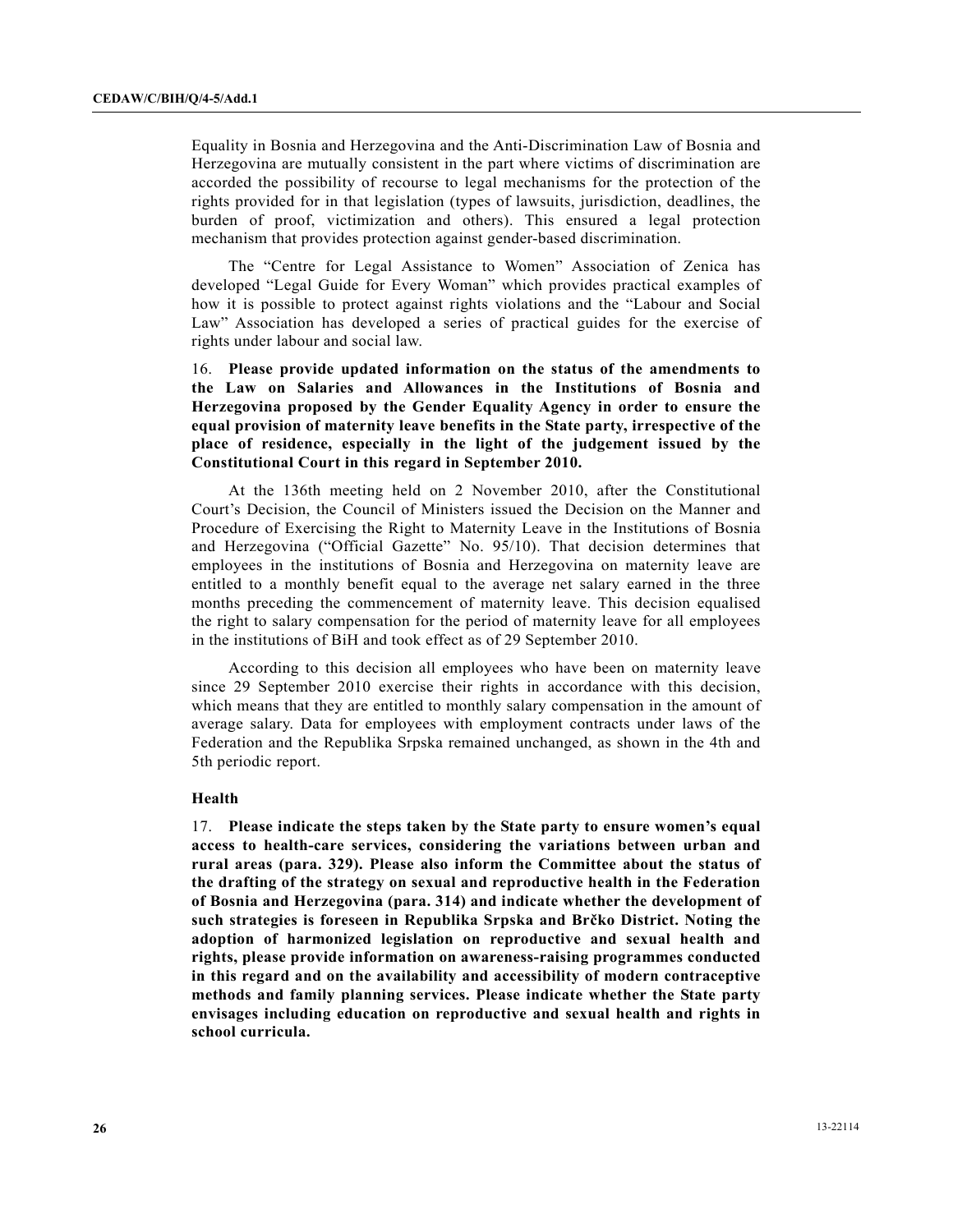In response to the global epidemic of HIV/AIDS and in accordance with the United Nations Declaration of Commitment on HIV/AIDS and other international documents, in 2002 the Council of Ministers established the Advisory Committee on HIV/AIDS for BiH. The First Strategy for Prevention and Fight against HIV/AIDS in BiH, 2004-2009 (Council of Ministers, February 2004) allowed the government and civil society at all levels to plan and implement programs derived from objectives set forth in the document. Since 2006 BiH has been able to use funds of the Global Fund to Fight AIDS, Tuberculosis and Malaria (GFATM) and, thanks to grants approved under Round 5 and Round 9, a significant progress in all aspects of the fight against HIV/AIDS has been made in BiH. In September 2011 the Council of Ministers adopted the strategy for responding to HIV and AIDS in Bosnia and Herzegovina for the period 2011-2016. The Strategy's key vision is that the state of Bosnia and Herzegovina will become a country that will gradually reduce the number of people newly infected with HIV and create an environment to enable all people living with HIV long and productive life. Currently, the adoption of the Action Plan for the Implementation of Strategy for Prevention and Fight against HIV/AIDS in BiH, 2011-2016, is in progress.

 Achievement of the goals will be greatly facilitated by the implementation of "Enhancing universal access by the most vulnerable groups of the population in Bosnia and Herzegovina" project, funded by the Global Fund to Fight HIV/AIDS, Tuberculosis and Malaria, the implementation of which is in charge of the BiH UNDP.

 The Young People's Health Policy of Republika Srpska, 2008-2012, contains inter alia objectives and measures related to sexual and reproductive health and an obligation of all programs to take particular account of gender equality. Further, in 2012 the RS Government adopted the Policy for the Promotion of Sexual and Reproductive Health of Republika Srpska (2012-2017), which provides comprehensive improvements in the area of sexual and reproductive health in line with goals defined in the Programme of Health Policy and Strategy of Republika Srpska until 2010 ("Official Gazette of Republika Srpska" No. 56/02), adopted by the National Assembly of Republika Srpska. The goals are:

- Goal 1: A healthy start in life, which relates to the improvement of health care for pregnant women, new mothers, infants and children and
- Goal 2: Healthy young people, which relates to the improvement of health of young people 16 to 30 years old.

 The policy covers the following fields of activity: sexual and reproductive rights, sexual and reproductive health of adolescents, sexual and reproductive health of the general population, wanted and safe motherhood, the control of malignant disease, research, monitoring and evaluation. The policy was developed in accordance with the standards of the World Health Organization and all goals include specific measures aimed at women and girls as a target group.

 The Republika Srpska has national coordinators for health, including the national coordinator for reproductive health, who led the "Reproductive Health in Republika Srpska" Project. A survey of knowledge, behaviour and habits of adolescents at the beginning of reproductive life was carried out in the Republika Srpska, "The Labyrinth of Puberty 1", "The Labyrinth of Puberty 2" and "How to deliver a healthy baby" guides were produced and disseminated to the target groups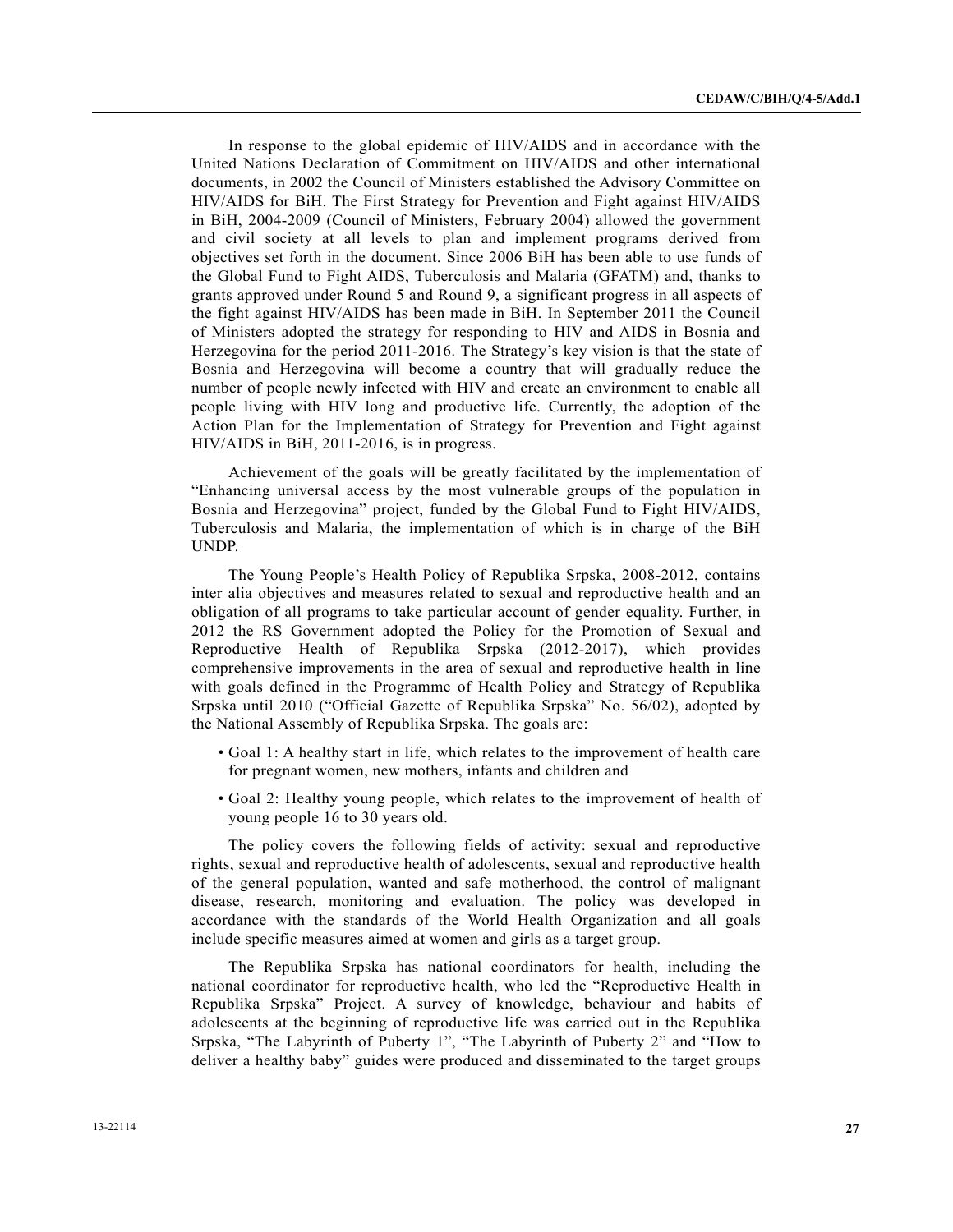and courses of training were held in schools in the Republika Srpska. The project was promoted in the media and regionally.

 When it comes to rural women and girls, the Action Plan for Improving the Status of Rural Women in Republika Srpska until 2015 (adopted in December 2010) under objective 3: "Improved access to public services by rural women" provides specific measures for the construction of new and rehabilitation of existing clinics and measures to improve reproductive health in rural areas. Relevant competent national and local institutions are responsible for these measures.

 The Strategy for Improvement of Sexual and Reproductive Health and Rights in the Federation of BiH (which the Government of the Federation adopted by issuing the Decision on Approval at the 157 meeting held on 21 September 2010) is based on the following priorities in the area of sexual and reproductive health and rights: (1) prenatal, birth-giving and postpartum care; (2) family planning, including infertility services; (3) abortions; (4) preventing the spread of sexually transmitted infections, including HIV; (5) malignant diseases of the reproductive organs; (6) promoting sexual health and rights; (7) promotion of reproductive rights; (8) continuing education; and (9) the role of NGOs.

 According to the Strategy, programs to raise awareness about reproductive and sexual health include regular and continuous activities of the Ministry of Health, the Institute of Public Health, health care institutions, chambers and associations of health workers. The Strategy recognizes in this segment an important role of the media and NGOs.

 One of the key indicators related to women's reproductive health is the use and type of contraceptives. According to data of public health institutions, the percentage of women of childbearing age who were using contraceptives was very low and amounted to only 1 per cent. According to research on women and children in the Federation of BiH (MICS 3), one in three women aged 15-49 said they used a method of contraception (33.6 per cent). However, a concerning fact is that young women use contraception far less frequently than older ones. The most commonly used method is the withdrawal, which is used by 19 per cent of married women/women living with a man, then the use of condoms followed, while only 4 per cent of women use oral contraceptives (12).

 Without any intention or tendency to introduce a new subject in primary and secondary schools because the existing curricula are too large, the multi-sectoral working group consisting of representatives of health and educational institutions designed a curriculum titled "Healthy Lifestyles".

#### **Disadvantaged groups of women**

18. **It is stated in the report that more than half of the households in the State party (58.5 per cent) are in rural areas (para. 382) and that women in rural areas are more exposed to poverty and economic hardship (para. 366). Please provide information on programmes carried out by the State party to improve the economic empowerment of rural women, in particular female heads of household, and their access to land and credit. In this regard, please also provide information on specific steps taken to implement the Action Plan for the Advancement of the Position of Rural Women in Republika Srpska**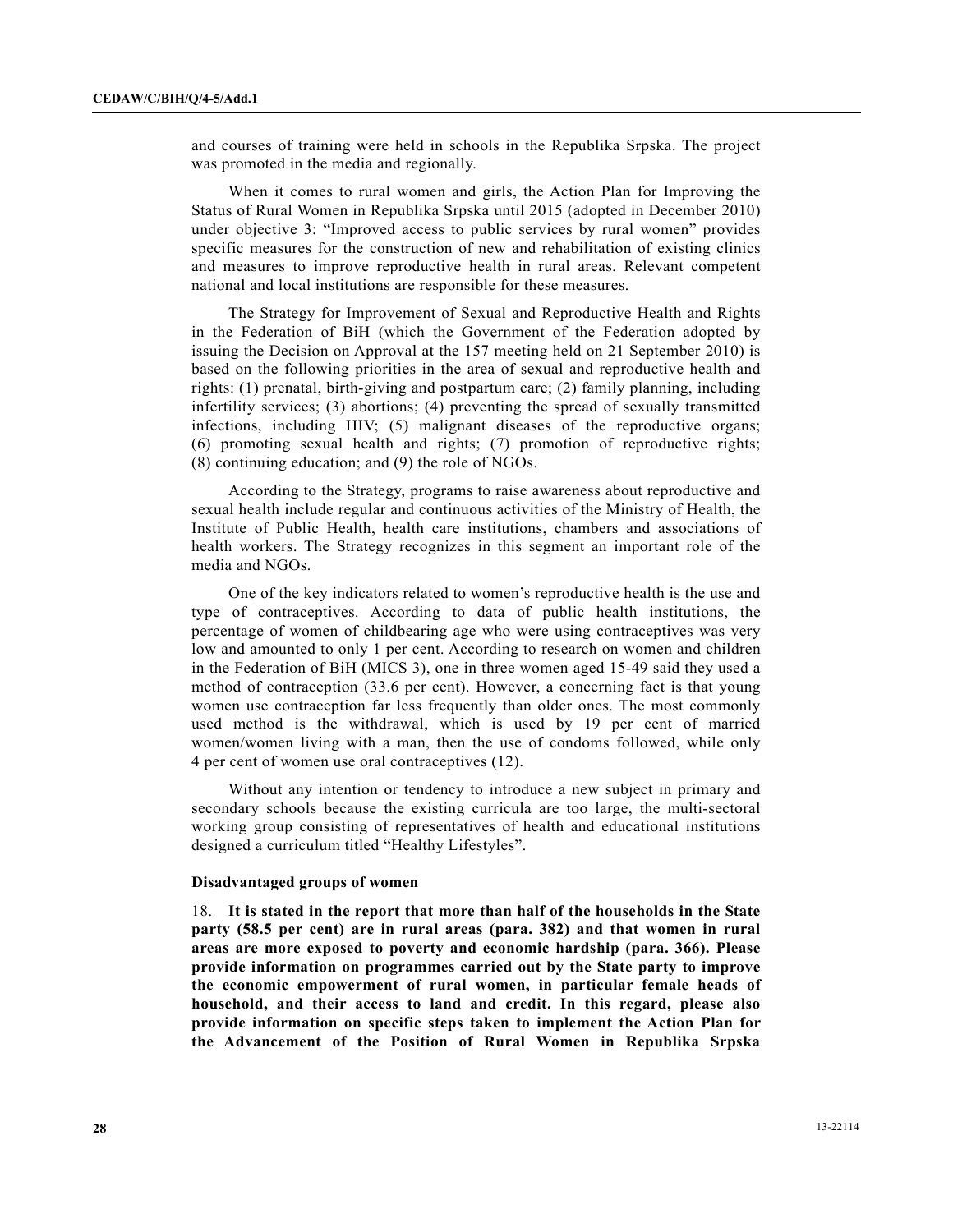### **(2009-2015) and the basic strategies for rural development adopted by the Federation of Bosnia and Herzegovina.**

 Three competent institutions and two NGOs, supported by the Gender Centre of RS developed and implemented FIGAP-funded programmes for economic empowerment of rural women by strengthening their capacity for employment and self-employment. This can be seen as progress, because in the past there were no special programs for agriculture and rural development specifically tailored and targeted at women.

 Capacities for project writing and management of women's associations in the countryside were built with the aim of opening up opportunities, motivation and interconnection of rural women in order to use various incentives and other types of support from different funds. Twenty-three projects were implemented by women's associations, which was an improvement compared to 2010, when 10 project proposals were received and 7 projects were completed.

 In 2011 two competent institutions developed a programme to improve the mobility of rural women (Ministry of Transport and Communications) and a programme for mapping the needs of young people living in rural areas (Ministry of Family, Youth and Sports), with respect to key factors that would influence them to stay in the countryside. These programs were supported with BiH FIGAP funds. The Ministry of Transport and Communications made the First Analysis of the Needs of Women In Rural Areas of the Republika Srpska in terms of traffic and transport infrastructure. The Ministry of Family, Youth and Sports carried out a study on the status and needs of young people in rural areas of the Republika Srpska.

 As a result of the support by Gender Centres and UN WOMEN, a network of associations of rural women in Republika Srpska was established. It is in the process of enacting by-laws and will be coordinated on the annual rotation principle.

 A great number of activities has been carried out by municipalities and municipal gender commissions in the Republika Srpska and non-governmental organizations, which contribute to the implementation of the "EQUAL women in the countryside! 2011" campaign and marking of 15 October — the World Day of Rural Women.

#### **FBiH Rural Development Strategy**

 The competent Federation Ministry of Agriculture, Water and Forestry has made a gender-based analysis of the Mid-Term Development Strategy for the Agricultural Sector in the Federation of BiH and the Action Plan of the Mid-Term Development Strategy of the Agricultural Sector in the Federation of BiH that were made for the period 2006-2010. Their shortcomings in terms of non-compliance with provisions of the Law on Gender Equality in BiH were clearly identified and they still bring about the retention and deepening of existing gender inequalities in this area. The Decision of the Federation Minister of Agriculture, Water and Forestry No. 01-02/1-1718/12 dated 28 August 2012 appointed a Working Group for Mid-Term Development Strategy for the Agricultural Sector, 2014-2018, mandated: to prepare the terms of reference, to monitor the process of strategy designing, to report to the Minister on activities, to ensure the dialogue with stakeholders, to assess the course of process, to provide feedback and recommendations of the Expert Committee.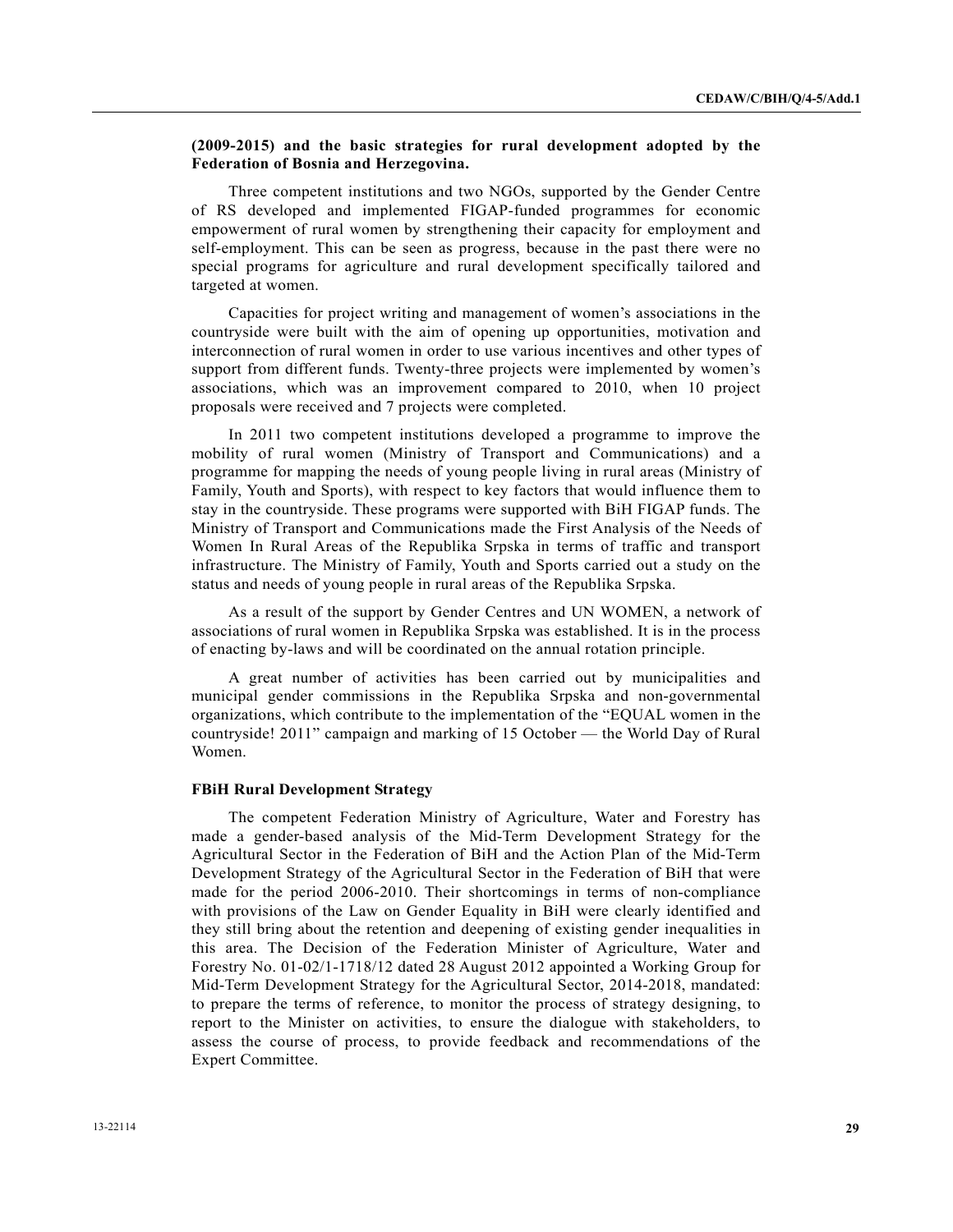## 19. **In the report, it is said that women returnees and internally displaced women face numerous obstacles in ensuring sustainable return (paras. 351-354). Please provide information on specific measures taken by the State party to facilitate the lasting socioeconomic integration of women returnees and internally displaced women, including through access to adequate housing.**

 The Law on Displaced Persons, Returnees and Refugees of Republika Srpska ("Official Gazette of Republika Srpska" No. 42/05) contains the general principles of non-discrimination, but there are no provisions for temporary special measures to promote gender equality. The Law governs rights of displaced persons, refugees and returnees in the Republika Srpska, refugees from Bosnia and Herzegovina, determination and termination of the status of displaced persons and returnees, social rehabilitation and the return of those persons, agencies and organizations of law enforcement, funding and provision of funds for the implementation of these rights and other issues of importance for the protection of these persons in the Republika Srpska. Displaced persons and returnees are entitled to freedom of movement and freedom to choose residence. All displaced persons and returnees have the right to an adequate standard of living, the right to basic temporary shelter, health care, social care, education and vocational training, freedom of religious expression and political activity. Apart from the rights mentioned in the preceding paragraph, displaced persons and returnees are entitled to: help with necessary reconstruction of their houses and apartments, loans to start businesses in order to generate income for themselves and their families, adequate cash assistance, basic health care, primary education and social security benefits, provided they are not employed.

 Any person who had permanent residence registered in any municipality prior to the conflict is entitled to re-settle in their place of residence in the municipality and get all the necessary documents. In 2012 the FBiH Gender Centre was financially supported by the Red Cross of Tuzla Canton with a view to implementing the program of measures for women living in collective centres. The target groups were unemployed woman placed in 4 collective centres in Tuzla and unemployed women registered with the Tuzla Canton Employment Office. In addition to economic empowerment by finding a job, unemployed women will undergo a two-and-half-month course of training and two-month practice where they will have an opportunity to socialize with other women, to make statements to the media and to communicate with women working in the Retirement Home of Tuzla, which will empower them mentally. All this will contribute to reducing the risk of feeling inferior and of domestic violence.

20. **It is stated in the report that, while Roma constitute the largest minority in the State party, about 90 per cent of Roma women have no access to health care, social welfare or employment (paras. 346-347). Following the adoption in 2008 of an action plan to implement the Decade of Roma Inclusion (para. 346), please provide detailed information on measures, including temporary special measures, taken to eliminate multiple forms of discrimination against Roma women and girls, in particular in the areas of education, employment and health, and to prevent early marriages and ensure access to birth registration.**

 By adoption of Action Plans for Roma in the areas of employment, housing and health care, and by previously adopted Plan of Action of the educational needs of Roma, as well as joining the Decade of Roma Social Inclusion 2005-2015,